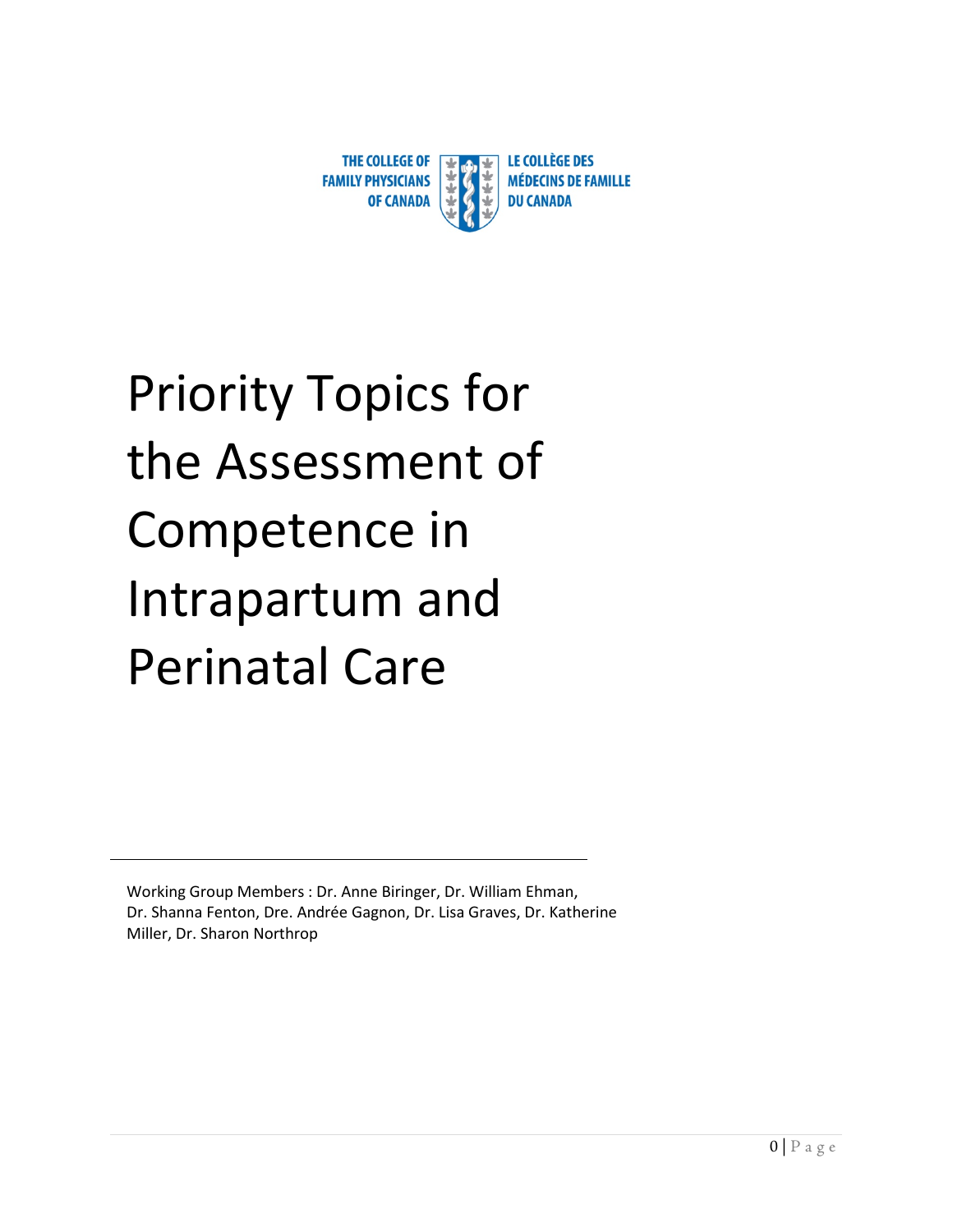#### **Acknowledgement**

The College of Family Physicians of Canada (CFPC) would like to acknowledge the members of the Working Group on the Assessment of Competence in Maternity and Newborn Care for developing this set of objectives for assessing competence in intrapartum and perinatal care.

Members of the working group are family physicians and teachers who have a special interest or focused practice in the area of intrapartum and perinatal care.

Authors of this document are:

| Lisa Graves, MD, CCFP, FCFP<br>Professor, Family and Community<br>Medicine<br>Western Michigan University<br>Homer Stryker MD School of<br>Medicine<br>Associate Professor, Northern<br>Ontario School of Medicine | Anne Biringer, MD, CCFP,<br><b>FCFP</b><br>Ada Slaight and Slaight Family<br>Foundation Director in Family<br>Medicine Maternity Care<br>Ray D Wolfe Department of<br>Family Medicine<br>Mount Sinai Hospital<br>Associate Professor, Family and<br><b>Community Medicine</b><br>University of Toronto. | William Ehman, MD<br>Clinical Assistant Professor,<br>Faculty of Medicine, UBC<br>Nanaimo, BC                                                                                                                              |
|--------------------------------------------------------------------------------------------------------------------------------------------------------------------------------------------------------------------|---------------------------------------------------------------------------------------------------------------------------------------------------------------------------------------------------------------------------------------------------------------------------------------------------------|----------------------------------------------------------------------------------------------------------------------------------------------------------------------------------------------------------------------------|
| Andrée Gagnon, MD, CCFP<br>Association des Omnipraticiens<br>en Périnatalité du Québec                                                                                                                             | Shanna Fenton, MD, CCFP,<br><b>FCFP</b><br>Clinical Associate Professor,<br>College of Medicine,<br>University of Saskatchewan                                                                                                                                                                          | Katherine J Miller, MD, CCFP,<br><b>FCFP</b><br>Past Chair, Maternal Newborn<br>Committee, Society of Rural<br>Physicians of Canada (SRPC)<br>Clinical Assistant Professor,<br>Faculty of Medicine, McMaster<br>University |
| Sharon Northorp, MD, CCFP<br>Assistant Professor,<br>Dalhousie University<br>Moncton, NB                                                                                                                           | Tim Allen, MD, MCFP (EM),<br>M.Ed.<br>Professor Emeritus<br>Department of Family and<br><b>Emergency Medicine</b><br>Laval University                                                                                                                                                                   | Alan Pavilanis, MD, CCFP,<br><b>FCFP</b><br>Associate Professor<br>Family Medicine,<br>McGill University                                                                                                                   |

The working group was coordinated and supported by dedicated staff of the Department of Certification and Assessment at the CFPC: Dr. Tim Allen, Dr. Eric Wong, Dr. Alan Pavilanis, Ms. Tatjana Lozanovska, Ms. Nadia Mangal, and Ms. Tanya Czyzewski. The CFPC also acknowledges the participation of various other individuals in the validation surveys and pilot testing that contribute to the success and quality of this work.

Suggested citation: Biringer A, Ehman W, Fenton S, Gagnon A, Graves L, Miller K, Northorp S, et al. *Priority Topics and Key Features for the Assessment of Competence in Intrapartum and Perinatal Care*. Mississauga, ON: College of Family Physicians of Canada; 2017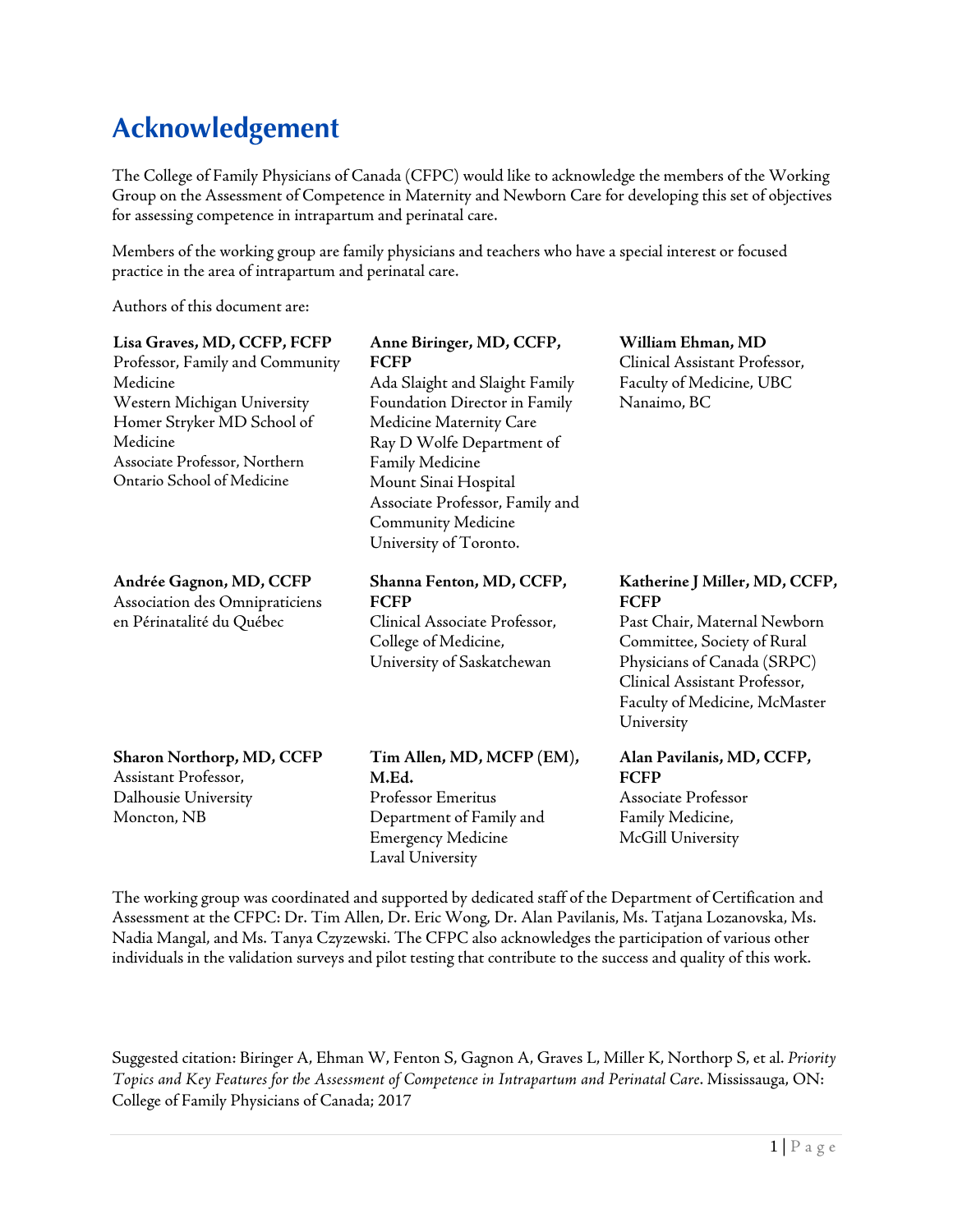# **Table of Contents**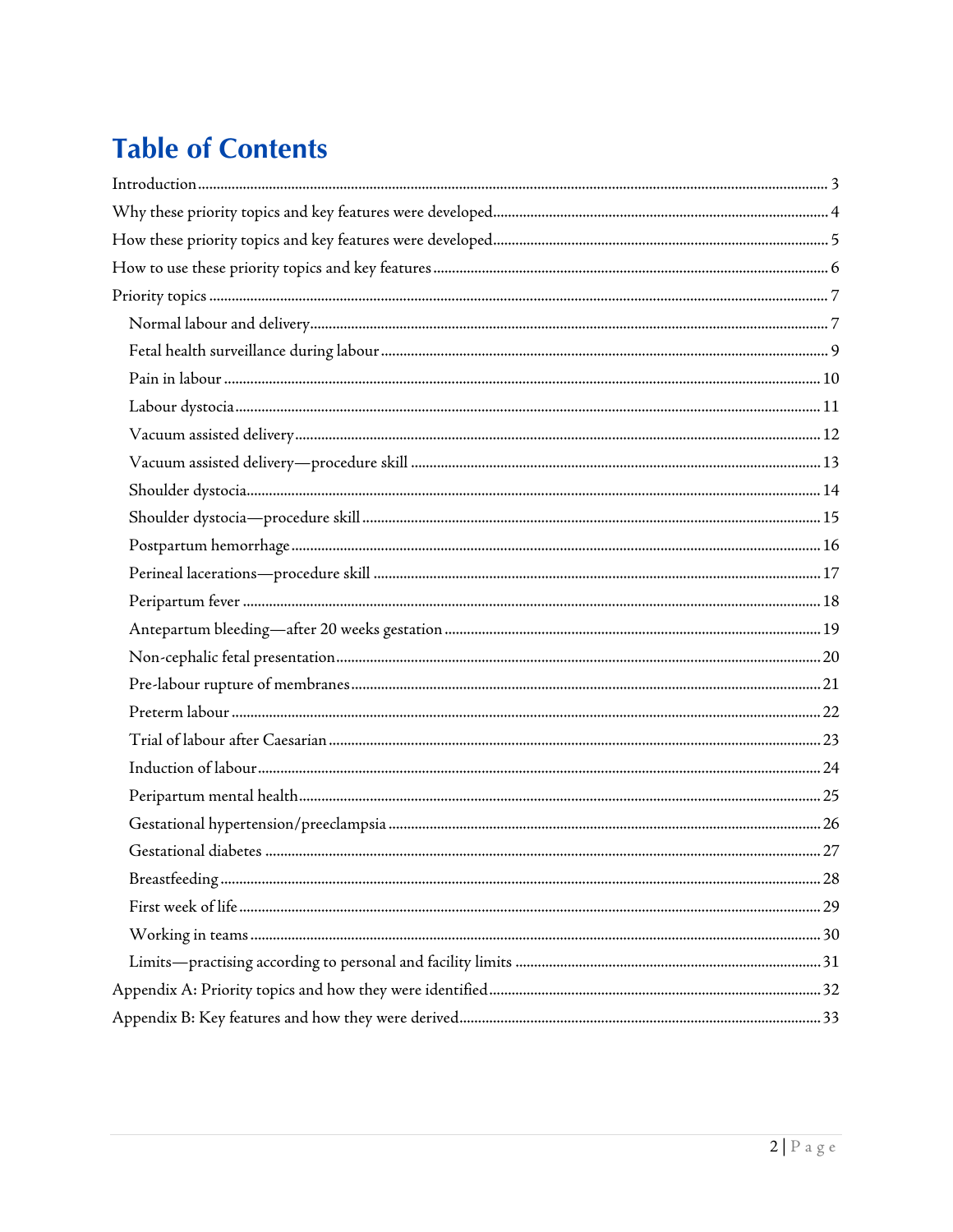## <span id="page-3-0"></span>**Introduction**

This collection of priority topics and key features for assessing competence in intrapartum and perinatal care was developed by the CFPC Working Group on the Assessment of Competence in Maternity and Newborn Care, from 2012 to 2016. It outlines what to assess to determine competence in intrapartum and perinatal care for family medicine using the CFPC's traditional approach of developing priority topics, procedures, and their key features. (see appendices A and B for an explanation of priority topics and key features).

The goal of this booklet is to enhance training and the assessment of competence in intrapartum and perinatal care during family medicine residency training.

Priority topics are the main problems/situations a competent practitioner should be able to resolve in a clinical domain (or area). Priority topics are derived through a consensus process among practitioners in the domain. Priority topics and entrustable professional activities (EPAs) are similar in that they both can represent critical activities for assessment within an area of practice, integrate multiple competencies, and are observable. However, unlike with EPAs, competence in a priority topic is defined by its key features. Key features represent the critical, or essential, steps for resolving a clinical problem/situation (priority topic) and as a result direct the assessment activities. Consequently, the priority topics and key features listed are not meant to be an exhaustive list of competencies relevant to competence, nor do they represent a checklist for determining competence.

When a trainee consistently demonstrates most of the key features across a good sample of the priority topics, you can infer that the trainee has competence in intrapartum and perinatal care. Additionally, the observation of a trainee who demonstrates competence in intrapartum and perinatal care can provide important evidence to support inference of overall competence in family medicine for the trainee.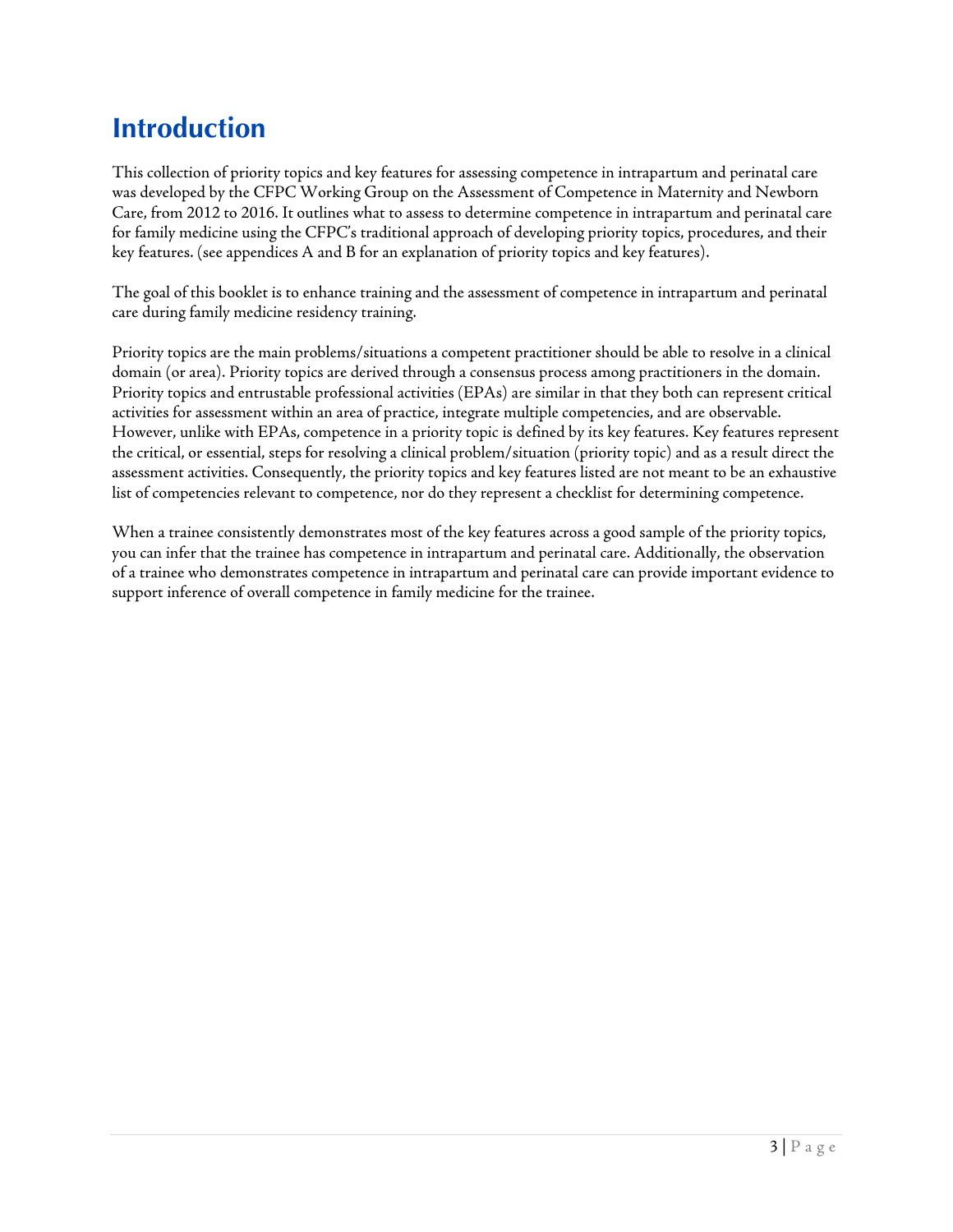## <span id="page-4-0"></span>**Why these priority topics and key features were developed**

The CFPC's evaluation objectives [\(www.cfpc.ca/EvaluationObjectives/\)](http://www.cfpc.ca/EvaluationObjectives/) guide the assessment of competence in family medicine, at the start of independent practice, for the purposes of certification by the CFPC. They describe the skills and behaviours that indicate competence dealing with the clinical tasks and problems that make up the domain of competence to be assessed. Overall competence is an inference determined by sampling, observing, and reflecting on a trainee's demonstration of the application of the six skill dimensions (patientcentred approach, communication, clinical reasoning, selectivity, professionalism, and procedure) across various topics/situations.

Assessing competence in intrapartum and perinatal care is particularly useful for determining overall competence in family medicine. Intrapartum and perinatal care requires a trainee to demonstrate competence in all six skill dimensions in a rigorous and integrated manner. The clinical topics/situations requiring resolution in intrapartum and perinatal care necessitate high-level cognitive skills that help better differentiate competent and not-yet-competent trainees. In addition, given the direct observation that is integral to supervising residents during intrapartum and perinatal care clinical experiences, the clinical domain of intrapartum and perinatal care allows for multiple opportunities for evaluating these skill dimensions.

Through further articulation of what assessment should focus on in intrapartum and perinatal care in this booklet:

- 1. Expectations for intrapartum and perinatal care training will be clearer for trainees, assessors, and programs.
- 2. Teachers of intrapartum and perinatal care can better focus their attention and efforts on assessment, thus becoming more efficient in making judgments about trainee competence.
- 3. Feedback and learning can become more purposeful for further skills development.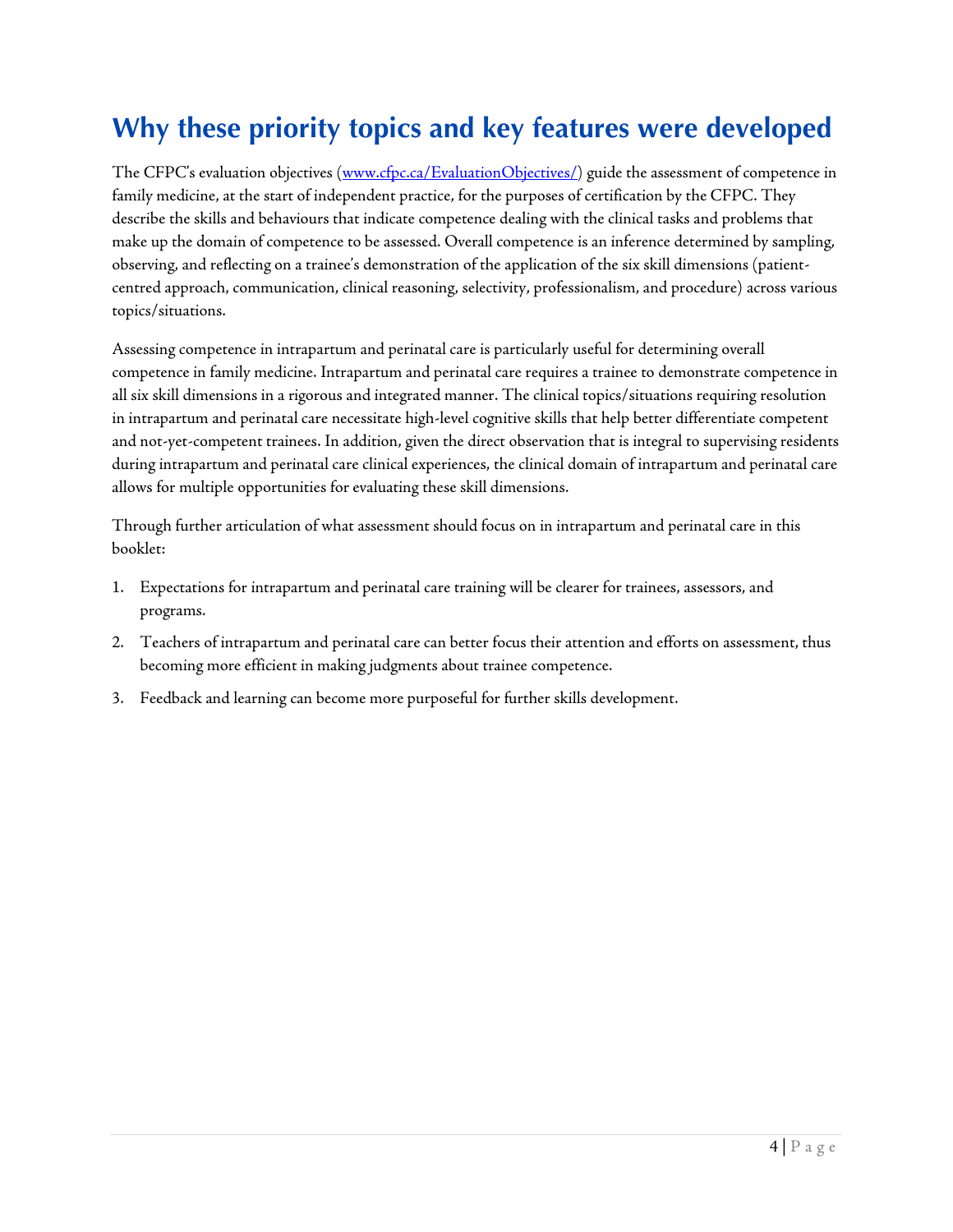## <span id="page-5-0"></span>**How these priority topics and key features were developed**

Priority topics and key features for intrapartum and perinatal care for the purpose of assessment for Canadian family medicine residents were developed using a modified Delphi approach, combining surveys and nominal group discussions in an iterative fashion. The Working Group (seven members) acted as the nominal group, generating a first list of priority topics. A second survey to a larger group of family physicians (51 of 202 responded), representative from across the country, generated another independent list.

The lists of priority topics generated by the nominal group and the larger reference group were almost identical, both in the topics named and the priorities assigned (correlation = 0.84). This list excluded normal labour and delivery as well as neonatal resuscitation as both were considered essential. A similar process was completed for non-clinical topics (e.g., team, limits, professional). The correlation between the nominal group and the validation group was similar with a correlation of 0.83. Twenty-one priority topics and three priority procedures were identified.

Key features were developed for all 24 topics through the nominal group using three iterations of discussions and consensus building and then finalized. The priority topics and key features were piloted at multiple teaching sites across Canada, which provided additional validation and insight.

The order of the priority topics listed does not reflect the frequency in which the topics appeared in the validation of the topics, but rather a logical sequence in which they would be dealt with in a clinical environment.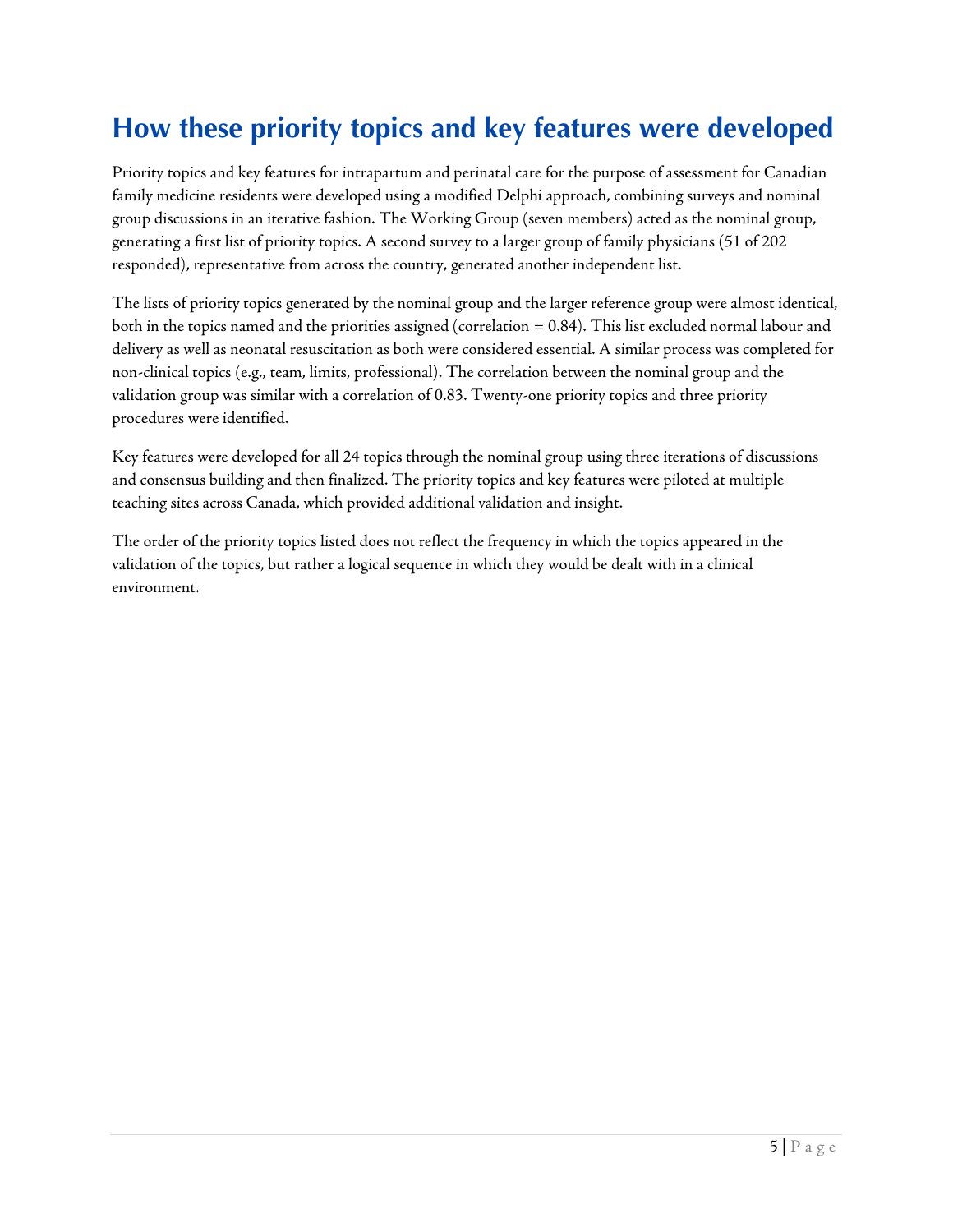#### <span id="page-6-0"></span>**How to use these priority topics and key features**

The priority topics, procedures, and their key features in this booklet direct the assessment of competence in intrapartum and perinatal care during family medicine residency training. They are intentionally selective and not comprehensive—it is more desirable and useful to assess what will best distinguish competent and less competent individuals. Priority topics represent a selective list of areas for assessment that help teachers/assessors direct their efforts. As key features represent the critical or essential steps for resolving a clinical situation or problem, demonstration of key features of an adequate sample of the priority topics help to infer overall competence in intrapartum and perinatal care.

As such, the priority topics, procedures and their key features are not meant to be used in a checklist approach to assessing competence in intrapartum and perinatal care. They are best used in guiding assessment efforts (sampling, observation, reflection) over time to build a case for overall competence or the lack thereof. They may also be useful in the following situations:

- For trainees:
	- o Use as a guide for self-reflection on competence in intrapartum and perinatal care, and developing a learning plan, particularly prior to and during clinical experiences in maternity and newborn care
	- o Use as a guide for soliciting feedback from teachers/assessors
- For teachers/assessors:
	- o Compare and contrast materials in this booklet with your assessment strategies and adjust as necessary
	- o Use as a guide for assessing your trainees, including feedback, developing questions to ask trainees, and completing field notes
	- o Use as a guide to help develop learning plans for your trainees
- For programs:
	- o Use as a guide to plan curriculum that can adequately expose trainees to the priority topics and procedures
	- o Use as a guide to develop assessment strategies in intrapartum and perinatal care
	- o Use as a guide to develop learning plans for residents in intrapartum and perinatal care
	- o Use to articulate priorities for assessment to other health care providers who provide teaching and supervision to family medicine residents in intrapartum and perinatal care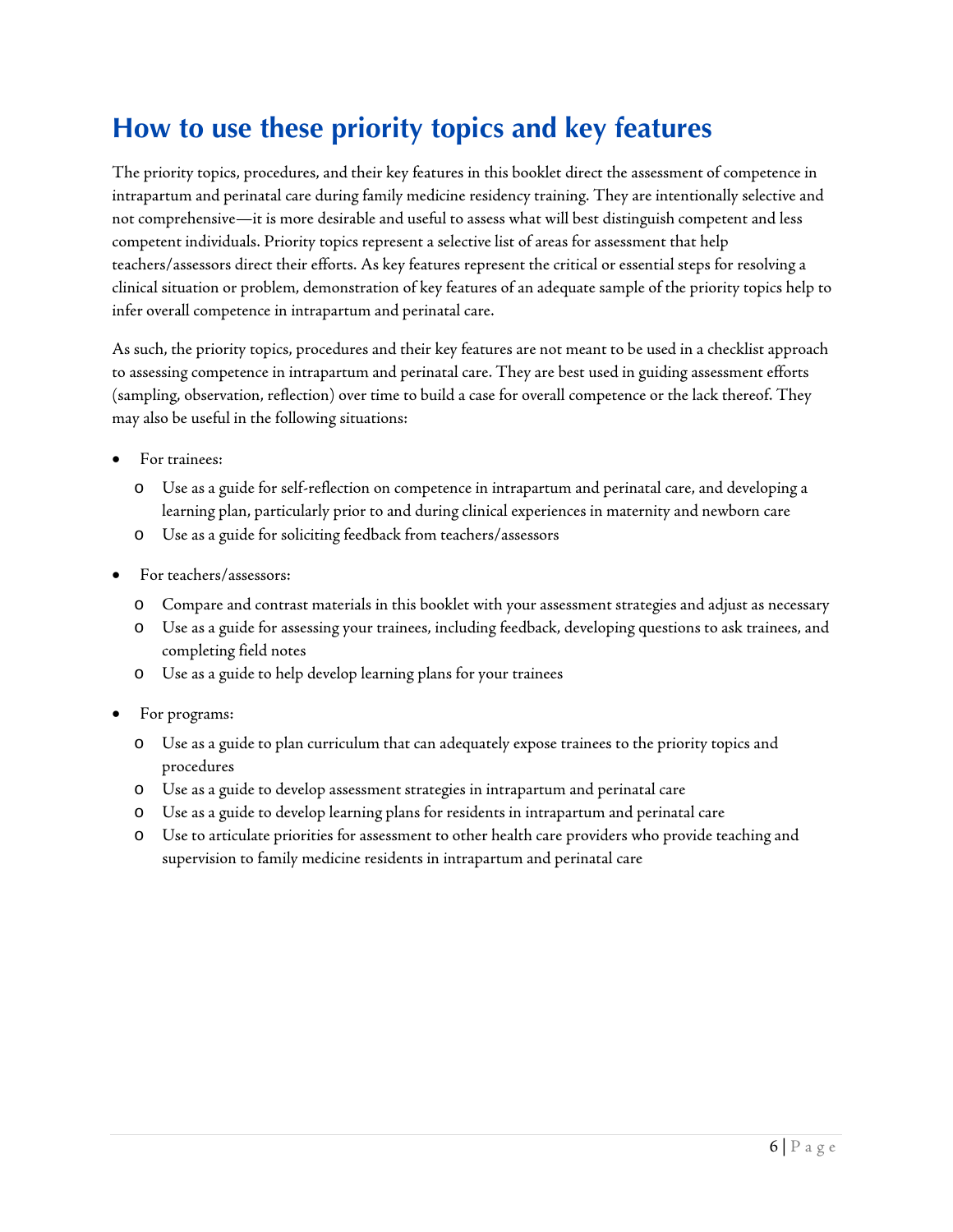## <span id="page-7-0"></span>**Priority topics**

l

#### <span id="page-7-1"></span>**Normal labour and delivery**

|    |               | <b>Key Feature</b>                                                                                                                              | Skill                                                     | Phase                                         |
|----|---------------|-------------------------------------------------------------------------------------------------------------------------------------------------|-----------------------------------------------------------|-----------------------------------------------|
| 1. | a)            | When a woman <sup>1</sup> presents in labour,<br>Assess for risk factors that identify those women<br>for whom vaginal birth is not appropriate | Clinical Reasoning Skills                                 | History                                       |
|    | b)            | Establish the preferred expectations for the<br>delivery with the woman and her supports                                                        | Clinical Reasoning Skills<br>Patient Centered<br>Approach | Treatment/management<br>History               |
| 2. |               | When a woman presents in labour,                                                                                                                |                                                           |                                               |
|    | a)            | Diagnose the stage and the phase of labour<br>based on history and abdominal and pelvic exam                                                    | Clinical Reasoning Skills                                 | Diagnosis                                     |
|    | b)            | Decide whether or not to admit based on<br>appropriate medical, social, and personal factors<br>in order to reduce premature admissions         | Clinical Reasoning Skills<br>Selectivity                  | Hypothesis generation                         |
| 3. |               | Throughout labour:                                                                                                                              |                                                           |                                               |
|    | a)            | Provide support and pain management, using a<br>patient-centred approach and multiple options<br>(e.g., mobility, different positions)          | Clinical Reasoning Skills<br>Patient Centered<br>Approach | Treatment/management                          |
|    | b)            | Monitor maternal and fetal well-being, in order<br>to recognize any changes that would alter the<br>management plan                             | Clinical Reasoning Skills                                 | Treatment/management                          |
|    | c)<br>d)      | Follow progress regularly<br>Avoid unnecessary or premature interventions<br>(e.g., using uterotonics when not in active<br>labour)             | Clinical Reasoning Skills<br>Selectivity                  | Treatment/management<br>Treatment/management  |
| 4. |               | During the second stage of labour:                                                                                                              |                                                           |                                               |
|    | a)            | Initiate pushing at the appropriate time,<br>respecting the woman's preferred position and<br>expulsive efforts                                 | Clinical Reasoning Skills                                 | Treatment/management                          |
|    | b)            | Conduct a controlled delivery in order to                                                                                                       | Procedure Skills                                          | Treatment/management                          |
|    |               | minimize trauma                                                                                                                                 |                                                           |                                               |
| 5. |               | Immediately following vaginal birth:                                                                                                            |                                                           |                                               |
|    | a)            | Care for the well newborn with skin-to-skin<br>care, assessment, delayed cord clamping, and<br>early initiation of breastfeeding                | Clinical Reasoning Skills                                 | Treatment/management                          |
|    | b)            | Assess the need for resuscitation of the newborn<br>and manage appropriately                                                                    | Clinical Reasoning Skills                                 | Hypothesis generation<br>Treatment/management |
|    | $\mathbf{c})$ | Assess uterine tone and bleeding, and administer<br>prophylactic oxytocin in the third stage                                                    | Clinical Reasoning Skills                                 | Treatment/management                          |
|    | $\mathbf{d}$  | Deliver the placenta, avoiding unnecessary<br>traction                                                                                          | Procedure Skills                                          | Treatment/management                          |

<span id="page-7-2"></span> $1$  We are cognizant and respectful that not all pregnant individuals will identify with traditional gender roles. Our choice of the word "woman" to refer to the pregnant individual was chosen for consistency and ease throughout the document and is not intended to exclude those for whom this is not their chosen term.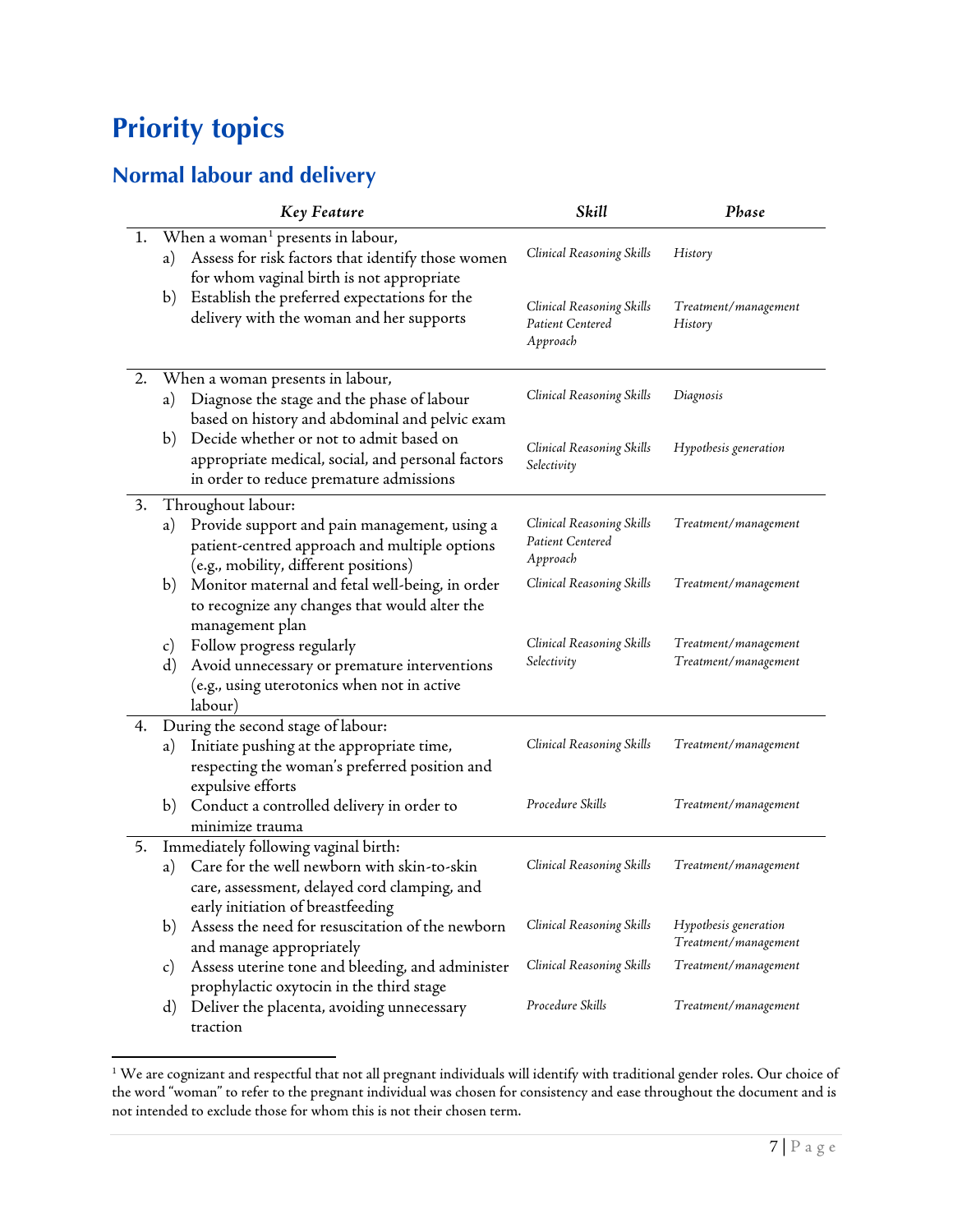| $\epsilon$ ) | Assess and manage perineal injury                                                                       | Clinical Reasoning Skills | Physical Exam<br>Treatment/management |
|--------------|---------------------------------------------------------------------------------------------------------|---------------------------|---------------------------------------|
|              | 6. Following a vaginal delivery:                                                                        |                           |                                       |
|              | a) Debrief with the team, including the woman and<br>her supports, and document appropriately           | Communication Skills      | Follow-up                             |
| b)           | Reassess the woman and baby, and review<br>ongoing management plans before leaving the<br>birthing unit | Clinical Reasoning Skills | Follow-up                             |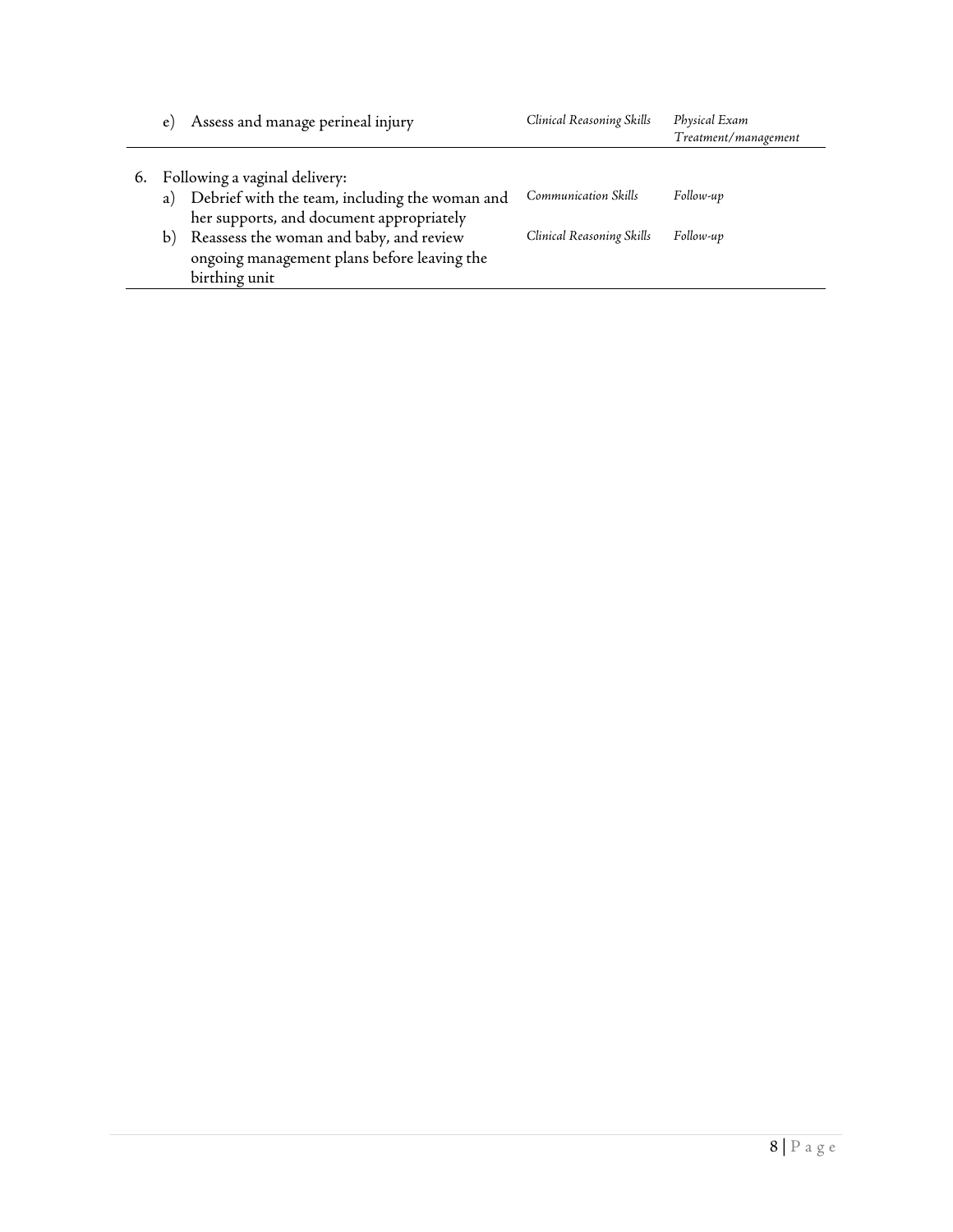## <span id="page-9-0"></span>**Fetal health surveillance during labour**

|    | <b>Key Feature</b>                                                                                                                                                                                                                                                     | Skill                                             | Phase                                         |
|----|------------------------------------------------------------------------------------------------------------------------------------------------------------------------------------------------------------------------------------------------------------------------|---------------------------------------------------|-----------------------------------------------|
| 1. | Whenever a woman presents in labour, assess the<br>risk factors and the overall context to select and<br>initiate the appropriate method, frequency, and<br>timing of fetal surveillance (intermittent auscultation<br>(IA) versus electronic fetal monitoring (EFM)): | Clinical Reasoning Skills<br>Selectivity          | Hypothesis generation<br>Treatment/management |
|    | Assessment of risk factors and context must be<br>O<br>current<br>In general, use IA for women without risk<br>O                                                                                                                                                       |                                                   |                                               |
|    | factors and EFM when risk factors are present<br>Ensure fetal surveillance is maintained as per a<br>O<br>standard protocol                                                                                                                                            |                                                   |                                               |
| 2. | When reviewing the findings on fetal surveillance,<br>always correlate fetal heart rate with uterine activity.                                                                                                                                                         | Clinical Reasoning Skills                         | Treatment/management<br>Investigation         |
| 3. | When conducting fetal health surveillance during<br>labour, classify and document the fetal surveillance as<br>per standardized classification (i.e., normal, atypical,<br>or abnormal).                                                                               | Clinical Reasoning Skills<br>Communication Skills | Diagnosis                                     |
| 4. | When interpreting fetal surveillance,                                                                                                                                                                                                                                  |                                                   |                                               |
|    | Look for and recognize the abnormalities,<br>a)<br>especially the subtle ones that require immediate<br>action                                                                                                                                                         | Clinical Reasoning Skills                         | Hypothesis generation                         |
|    | Act promptly to resolve the situation.<br>b)                                                                                                                                                                                                                           | Selectivity                                       | Treatment/management                          |
| 5. | When abnormal or atypical fetal surveillance is<br>observed:                                                                                                                                                                                                           |                                                   |                                               |
|    | Interpret within the context of the whole<br>a)<br>pregnancy and labour (e.g., stage and progress of<br>labour, maternal stability, maternal/fetal risk<br>factors, duration of abnormalities)                                                                         | Clinical Reasoning Skills                         | Diagnosis                                     |
|    | Assess for etiology and contributing factors<br>b)                                                                                                                                                                                                                     | Clinical Reasoning Skills                         | Hypothesis generation                         |
|    | Institute appropriate intrauterine resuscitation,<br>c)<br>and when abnormal fetal surveillance is not<br>corrected by intrauterine resuscitation, institute<br>a plan for delivery                                                                                    | Clinical Reasoning Skills                         | Treatment/management                          |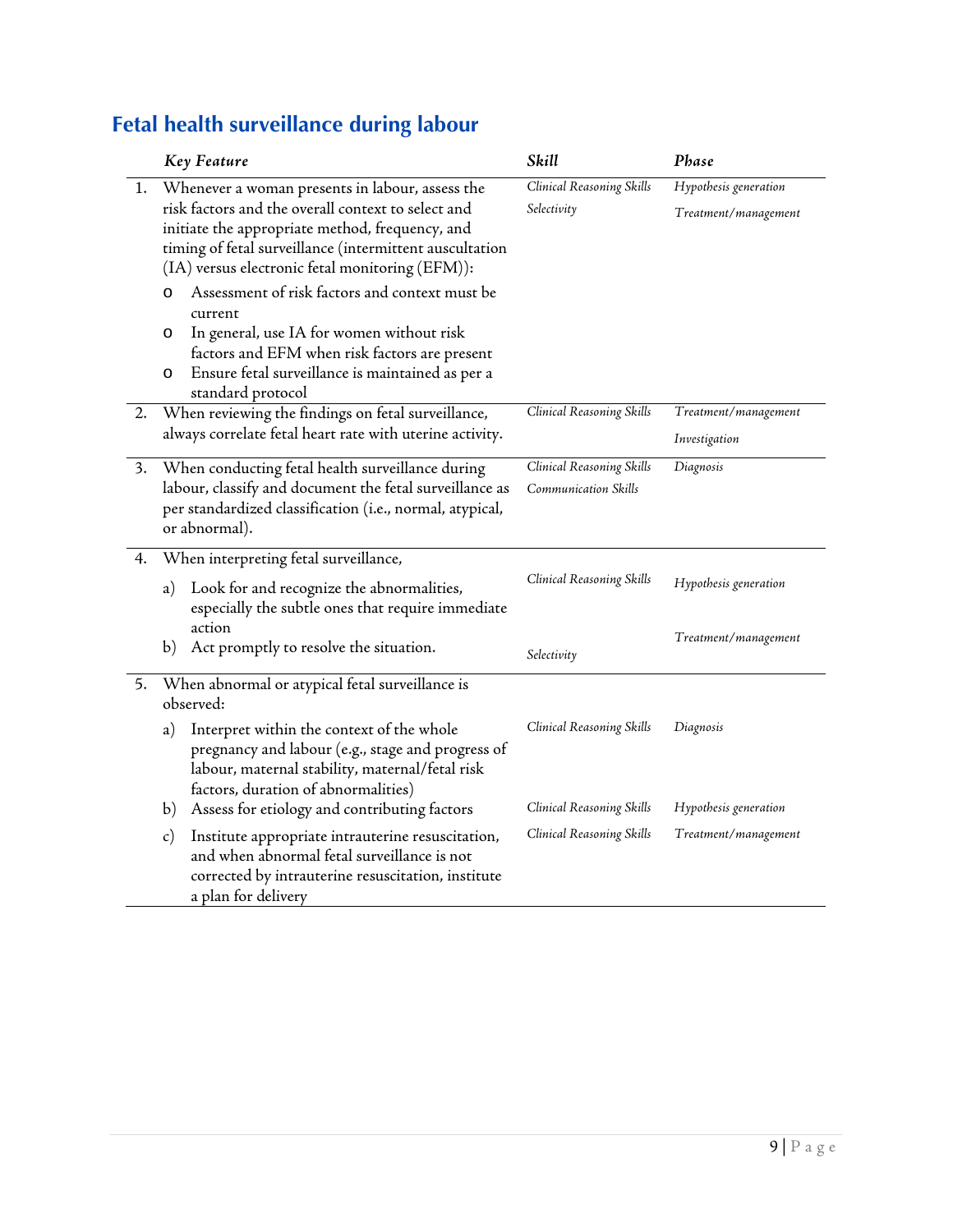#### <span id="page-10-0"></span>**Pain in labour**

|    | Key Feature                                                                                                                                                                                                                                                                                                                                                 | Skill                        | Phase                                         |
|----|-------------------------------------------------------------------------------------------------------------------------------------------------------------------------------------------------------------------------------------------------------------------------------------------------------------------------------------------------------------|------------------------------|-----------------------------------------------|
| 1. | Prior to labour, discuss pain and pain relief with<br>women, correcting misconceptions and providing<br>education.                                                                                                                                                                                                                                          | Clinical Reasoning Skills    | Treatment/management                          |
| 2. | For a woman in labour, use a patient-centred<br>approach to clarify her pain experience and her<br>emotional state, as well as her expectations and<br>preferences for pain management.                                                                                                                                                                     | Patient Centered<br>Approach | Treatment/management                          |
| 3. | When managing pain for a woman in labour,<br>optimize the use and effectiveness of support and<br>other non-pharmacological measures (e.g.,<br>hydrotherapy, TENS, ambulation).                                                                                                                                                                             | Clinical Reasoning Skills    | Treatment/management                          |
| 4. | When providing pharmacological pain relief in<br>labour, use an appropriate method (e.g., opiates,<br>nitrous oxide, epidural anesthesia), taking into<br>account the woman's choices, the stage of labour,<br>available resources and possible side-effects (e.g.,<br>fetal surveillance changes, newborn respiratory<br>depression, labour prolongation). | Clinical Reasoning Skills    | Treatment/management                          |
| 5. | For a woman using analgesia in labour, look for and<br>manage side effects (e.g., maternal fever, fetal<br>surveillance changes).                                                                                                                                                                                                                           | Clinical Reasoning Skills    | Hypothesis generation<br>Treatment/management |
| 6. | When pain in labour is unusual or unresponsive to<br>typically effective management, assess to rule out<br>unusual or pathological causes (e.g., uterine rupture,<br>pulmonary embolus, history of sexual abuse) that<br>would require other interventions or approaches.                                                                                   | Clinical Reasoning Skills    | Hypothesis generation                         |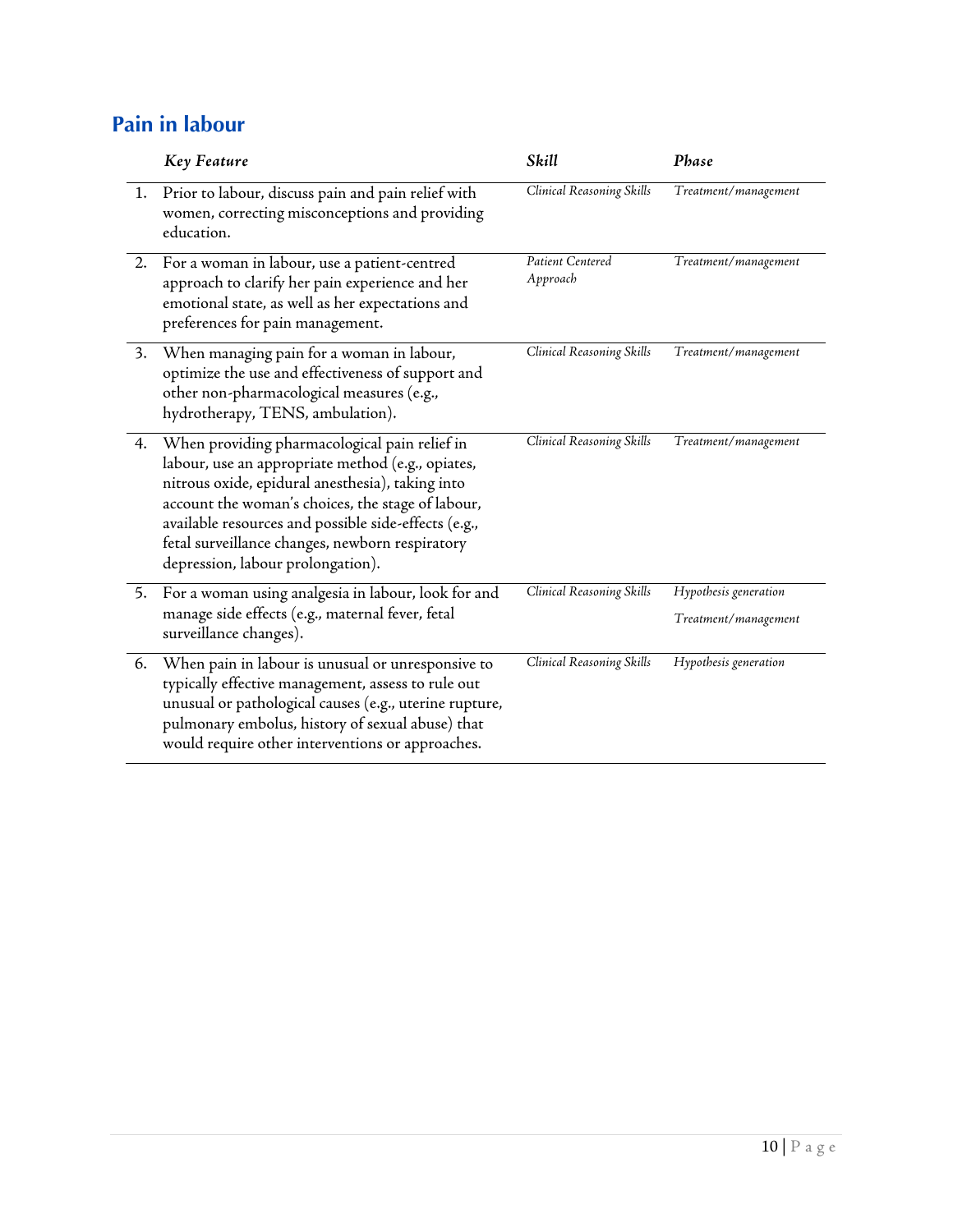#### <span id="page-11-0"></span>**Labour dystocia**

|    | <b>Key Feature</b>                                                                                                                                                                                                               | Skill                                             | Phase                              |
|----|----------------------------------------------------------------------------------------------------------------------------------------------------------------------------------------------------------------------------------|---------------------------------------------------|------------------------------------|
| 1. | When a woman presents with possible labour,<br>diagnose or rule out active labour, based on history<br>and on abdominal and pelvic examination (i.e., avoid<br>premature admission to labour and delivery).                      | Clinical Reasoning Skills                         | Diagnosis                          |
| 2. | For a woman in labour:                                                                                                                                                                                                           |                                                   |                                    |
|    | Assess and document progress of labour by<br>a)<br>following cervical dilation and fetal descent.                                                                                                                                | Clinical Reasoning Skills<br>Communication Skills | Diagnosis                          |
|    | Make a diagnosis of labour dystocia based on<br>b)                                                                                                                                                                               | Clinical Reasoning Skills                         | Diagnosis                          |
|    | lack of progress in cervical dilation in the first<br>stage of labour and fetal descent in the second<br>stage, and in the context of maternal and<br>environmental factors; avoid making the<br>diagnosis too early or too late | Selectivity                                       |                                    |
| 3. | When labour dystocia is suspected, or diagnosed:                                                                                                                                                                                 |                                                   |                                    |
|    | First consider and use non-pharmacological<br>a)<br>methods to treat (e.g., ambulation, continuous<br>support, amniotomy)                                                                                                        | Clinical Reasoning Skills                         | Treatment/management               |
|    | Systematically look for and identify possible<br>b)                                                                                                                                                                              | Clinical Reasoning Skills                         | Hypothesis generation              |
|    | contributing factors (i.e., uterine contractility,<br>fetal size and presentation, pelvic architecture,<br>maternal pain and psychological state) in order<br>to optimize management                                             |                                                   | Diagnosis                          |
| 4. | For a woman with labour dystocia that has not                                                                                                                                                                                    | Clinical Reasoning Skills                         | Treatment/management               |
|    | responded to appropriate non-pharmacological<br>intervention, use an appropriate uterotonic<br>medication, while maintaining careful surveillance of<br>maternal and fetal well-being.                                           |                                                   | Follow-up                          |
| 5. | For a woman with labour dystocia, look for and<br>recognize the fetal and maternal indications for<br>operative delivery.                                                                                                        | Clinical Reasoning Skills                         | Hypothesis generation<br>Diagnosis |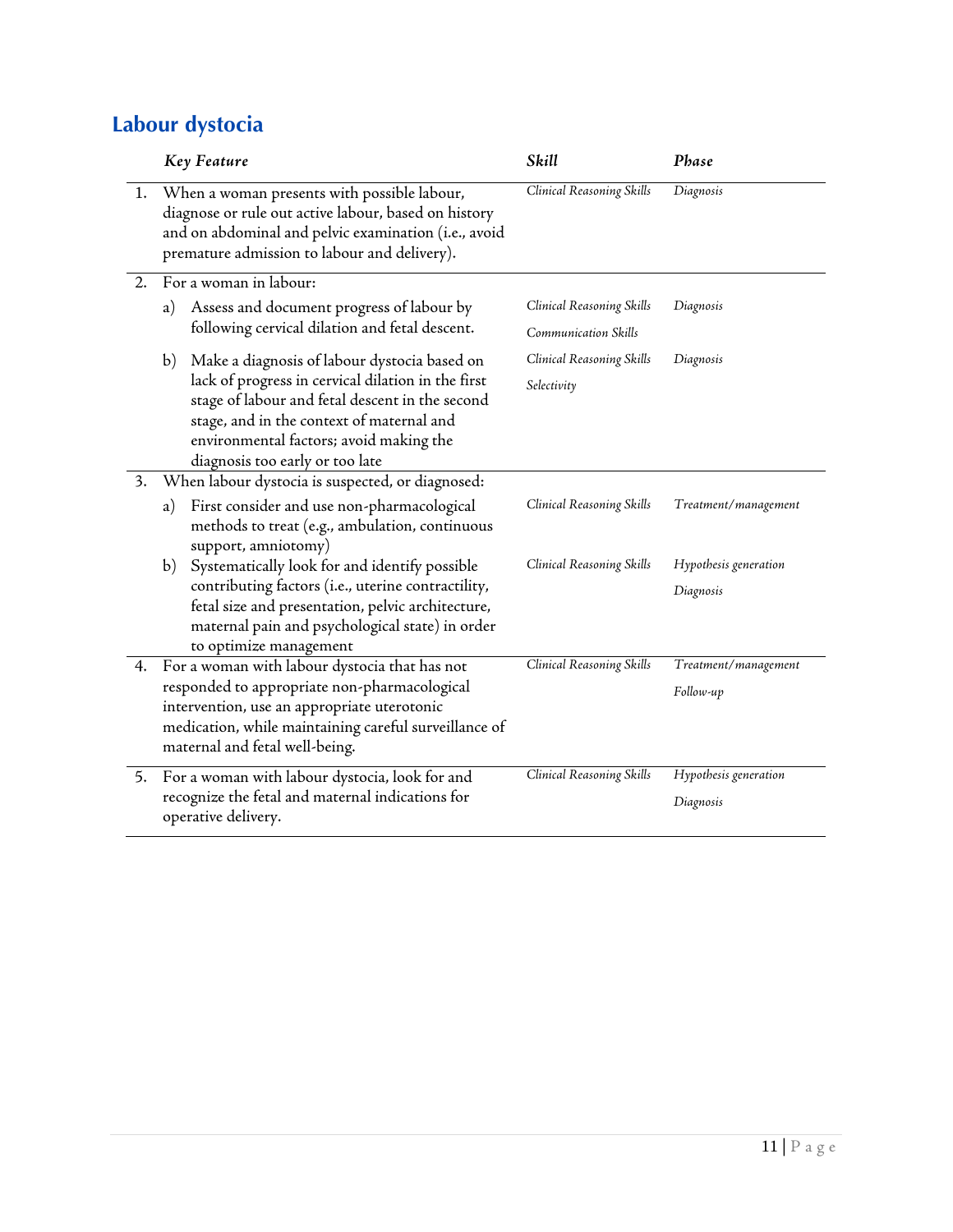#### <span id="page-12-0"></span>**Vacuum assisted delivery**

|    | <b>Key Feature</b>                                                                                                                                                                                                                                                                                                  | Skill                                                | Phase                                         |
|----|---------------------------------------------------------------------------------------------------------------------------------------------------------------------------------------------------------------------------------------------------------------------------------------------------------------------|------------------------------------------------------|-----------------------------------------------|
|    | 1. For a woman in labour, look for signs that she may<br>need an assisted delivery (e.g., labour dystocia,<br>atypical or abnormal fetal surveillance, maternal<br>fatigue) and, when these signs are present, start the<br>appropriate preparations, including a backup plan<br>with additional help as necessary. | Clinical Reasoning Skills                            | Hypothesis generation<br>Treatment/management |
| 2. | When assisted delivery is contemplated, assess for<br>contraindications (e.g., any presentation other than<br>cephalic, cervix not fully dilated, unengaged head, <<br>34 weeks) and, when present, make appropriate<br>alternative plans for delivery.                                                             | Clinical Reasoning Skills                            | Hypothesis generation<br>Treatment/management |
| 3. | When an assisted delivery is indicated, discuss the<br>options with the woman, obtain informed consent,<br>and prepare the team.                                                                                                                                                                                    | Communication Skills<br>Patient Centered<br>Approach | Treatment/management                          |
| 4. | When performing an assisted delivery, use a<br>standardized approach (e.g., the A to J mnemonic<br>from ALARM).                                                                                                                                                                                                     | Clinical Reasoning Skills                            | Treatment/management                          |
| 5. | When an assisted delivery is not progressing as<br>expected, do not persist with excessive efforts, but<br>abandon the procedure and initiate the alternative<br>backup delivery plan.                                                                                                                              | Selectivity                                          | Treatment/management                          |
| 6. | Following an assisted delivery, examine the woman<br>and the newborn for signs of trauma (e.g., high<br>vaginal laceration, third-degree tear, subgaleal<br>bleeding) or need for further care.                                                                                                                     | Clinical Reasoning Skills                            | Physical Exam<br>Follow-up                    |
| 7. | At the appropriate time following an assisted<br>delivery, debrief with the woman (and her supports),<br>and with the team. Document thoroughly.                                                                                                                                                                    | Communication Skills                                 | Follow-up                                     |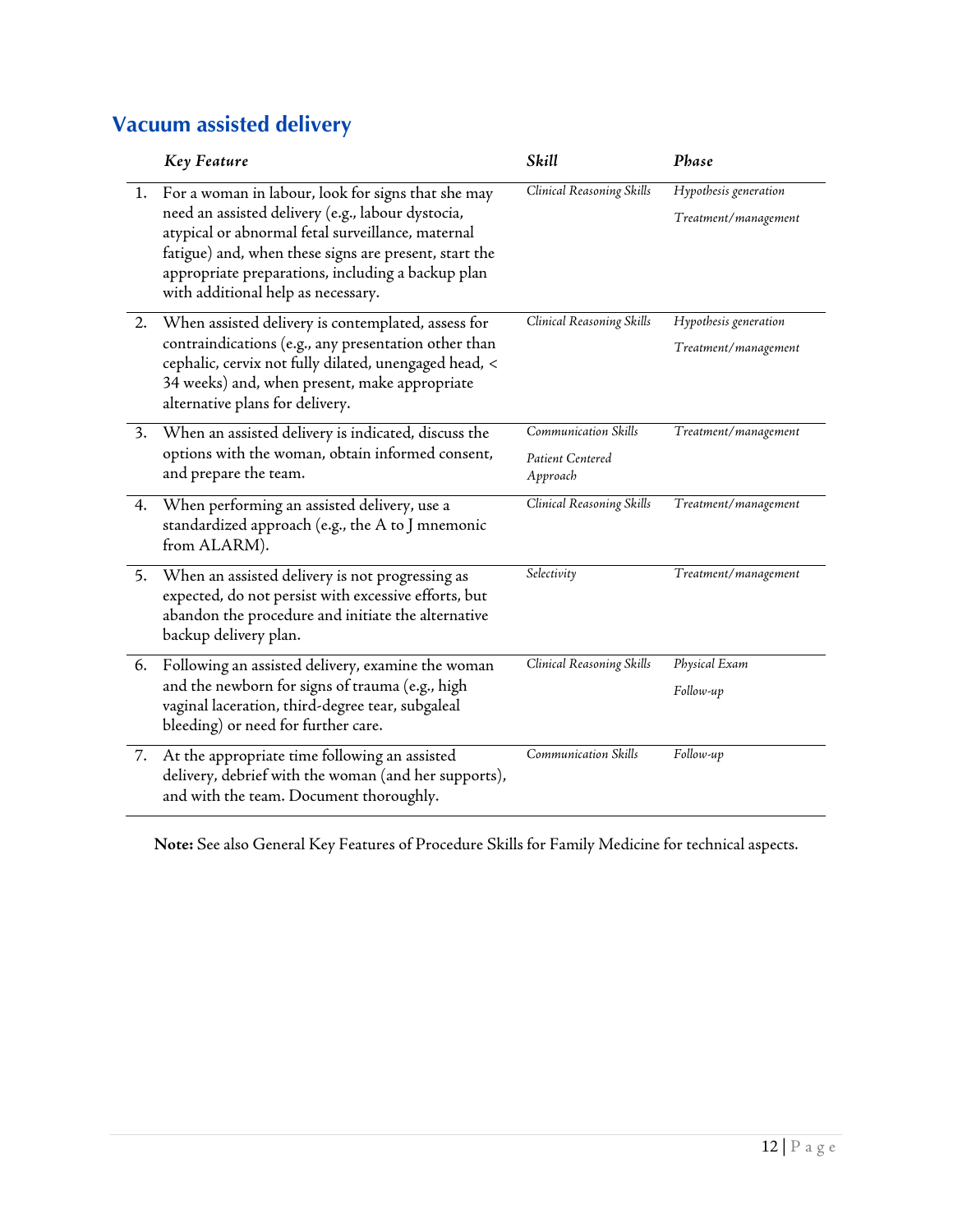#### <span id="page-13-0"></span>**Vacuum assisted delivery—procedure skill**

|    | Key Feature                                                                                                                                                                                                                                                                       | Skill                                           | Phase                                         |
|----|-----------------------------------------------------------------------------------------------------------------------------------------------------------------------------------------------------------------------------------------------------------------------------------|-------------------------------------------------|-----------------------------------------------|
| 1. | When considering a vacuum assisted delivery,<br>confirm full cervical dilatation and assess the station<br>and position of the head to ensure that the procedure<br>is safe and likely to succeed.                                                                                | Procedure Skills                                | Treatment/management                          |
| 2. | Prior to placing the vacuum, optimize the chance of<br>success by ensuring adequate analgesia, emptying the<br>woman's bladder, and engaging the woman and her<br>supports in the procedure. Check that the equipment<br>is working and that a backup plan is in place.           | Procedure Skills<br><b>Communication Skills</b> | Treatment/management                          |
| 3. | When applying the vacuum cup, ensure that the<br>position is correct, there is no entrapment of<br>maternal tissue, and appropriate vacuum pressure is<br>being applied.                                                                                                          | Procedure Skills                                | Treatment/management                          |
| 4. | When performing a vacuum assisted delivery, apply<br>traction during maternal pushing and pull firmly but<br>not excessively, without pivoting. Apply traction in<br>the direction of the pelvic curve, initially downward<br>and finally upward.                                 | Procedure Skills                                | Treatment/management                          |
| 5. | When applying traction, assess descent on each pull.<br>Reassess the plan if there are indications that the<br>procedure will not succeed:                                                                                                                                        | Procedure Skills                                | Hypothesis generation<br>Treatment/management |
|    | No progress after two pulls with a properly<br>$\circ$<br>positioned cup and good traction<br>Three pop-offs without obvious cause<br>O<br>Delivery not imminent after four contractions<br>$\circ$<br>Delivery not imminent after 20 minutes of<br>$\circ$<br>vacuum application |                                                 |                                               |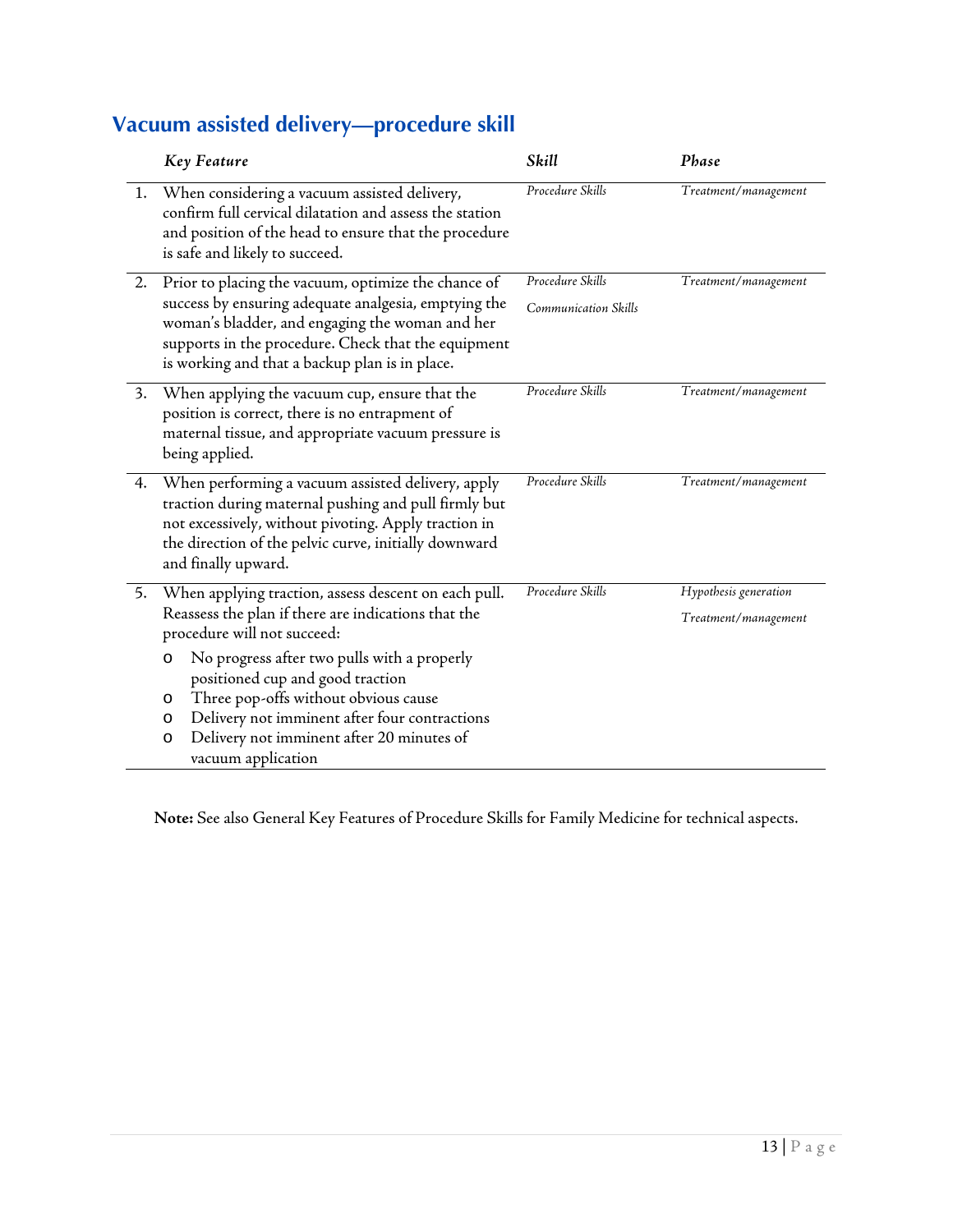#### <span id="page-14-0"></span>**Shoulder dystocia**

| Key Feature                                                                                                                                                                                                                              | Skill                                                    | Phase                                         |
|------------------------------------------------------------------------------------------------------------------------------------------------------------------------------------------------------------------------------------------|----------------------------------------------------------|-----------------------------------------------|
| For all deliveries, assess risk factors for shoulder<br>dystocia, develop a plan of management according to<br>the risks, and adjust the preparations according to<br>the evolving risks.                                                | Clinical Reasoning Skills                                | Hypothesis generation<br>Treatment/management |
| For all deliveries, anticipate and remain vigilant for<br>the signs of impending shoulder dystocia and, when<br>appropriate, prepare the woman and the team for the<br>possibility of shoulder dystocia.                                 | Selectivity<br><b>Communication Skills</b>               | Hypothesis generation<br>Treatment/management |
| During the second stage of labour, recognize<br>shoulder dystocia promptly when it occurs,<br>communicate its presence clearly to the team,<br>including the woman, and, working as a team, use<br>appropriate manoeuvres to resolve it. | Clinical Reasoning Skills<br><b>Communication Skills</b> | Diagnosis<br>Treatment/management             |
| After the shoulder dystocia is resolved:<br>Examine the mother and the newborn for signs<br>a)<br>of trauma                                                                                                                              | Clinical Reasoning Skills                                | Physical Exam<br>Follow-up                    |
| Debrief with the team, including the woman and<br>$\mathbf{b}$<br>her supports<br>Document the manoeuvres used and the timing<br>$\mathcal{C}$ )                                                                                         | Communication Skills<br>Communication Skills             | Follow-up<br>Follow-up                        |
|                                                                                                                                                                                                                                          | of events (including head to shoulder time)              |                                               |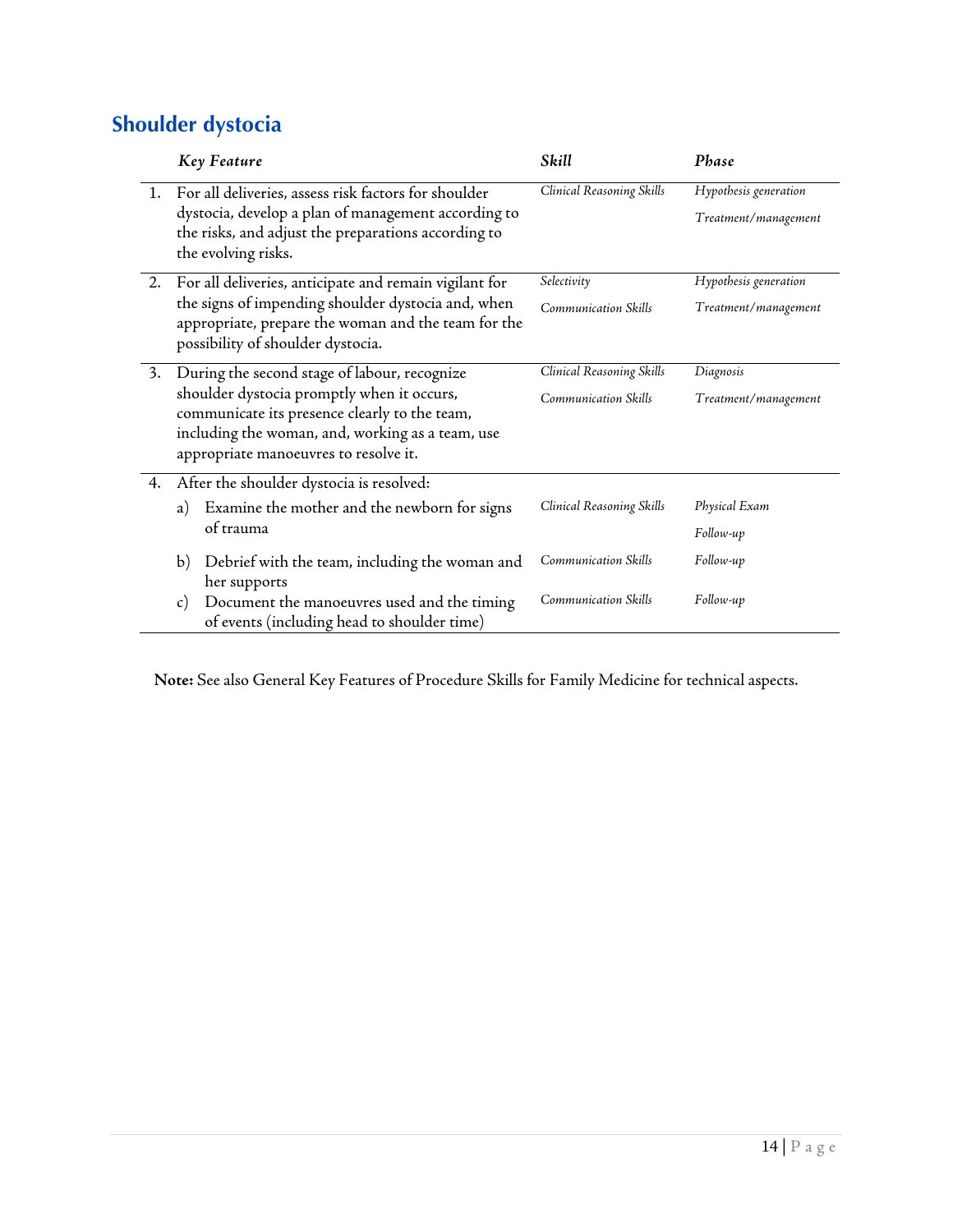#### <span id="page-15-0"></span>**Shoulder dystocia—procedure skill**

|    | Key Feature                                                                                                                                                                                                                                                                                                                                                                           | Skill                                    | Phase                |
|----|---------------------------------------------------------------------------------------------------------------------------------------------------------------------------------------------------------------------------------------------------------------------------------------------------------------------------------------------------------------------------------------|------------------------------------------|----------------------|
| 1. | When a shoulder dystocia occurs, inform the team<br>(including the woman), call for additional assistance,<br>and immediately implement an accepted algorithm<br>to resolve the dystocia.                                                                                                                                                                                             | Procedure Skills<br>Communication Skills | Treatment/management |
| 2. | When managing a shoulder dystocia, avoid actions<br>that may increase the shoulder impaction (e.g.,<br>pressure on the fundus, maternal pushing when the<br>shoulder remains impacted) or that may injure the<br>baby (e.g., traction on the head, pivoting the head to<br>rotate the shoulders). Coach the woman to push<br>only when instructed.                                    | Procedure Skills                         | Treatment/management |
| 3. | When managing a shoulder dystocia, use a<br>systematic approach that includes:<br>External manoeuvres: hyperflexion of the hips<br>O<br>(McRoberts), suprapubic pressure on the<br>anterior shoulder, all fours position<br>Internal manoeuvres: shoulder rotations (Rubin,<br>O<br>Woods, delivery of posterior arm<br>Episiotomy if required to perform internal<br>O<br>manoeuvres | Procedure Skills                         | Treatment/management |
| 4. | When managing a shoulder dystocia, complete one<br>manoeuver before encouraging more maternal<br>pushing. Then, if it does not work, move rapidly to<br>the next manoeuver before the next pushing effort.                                                                                                                                                                            | Procedure Skills                         | Treatment/management |
| 5. | If initial manoeuvres are unsuccessful, repeat them,<br>perfecting the technique, and focusing on the<br>manoeuvres that are most likely to be successful (e.g.,<br>removal of posterior arm, changing maternal<br>position). Call for additional assistance.                                                                                                                         | Procedure Skills                         | Treatment/management |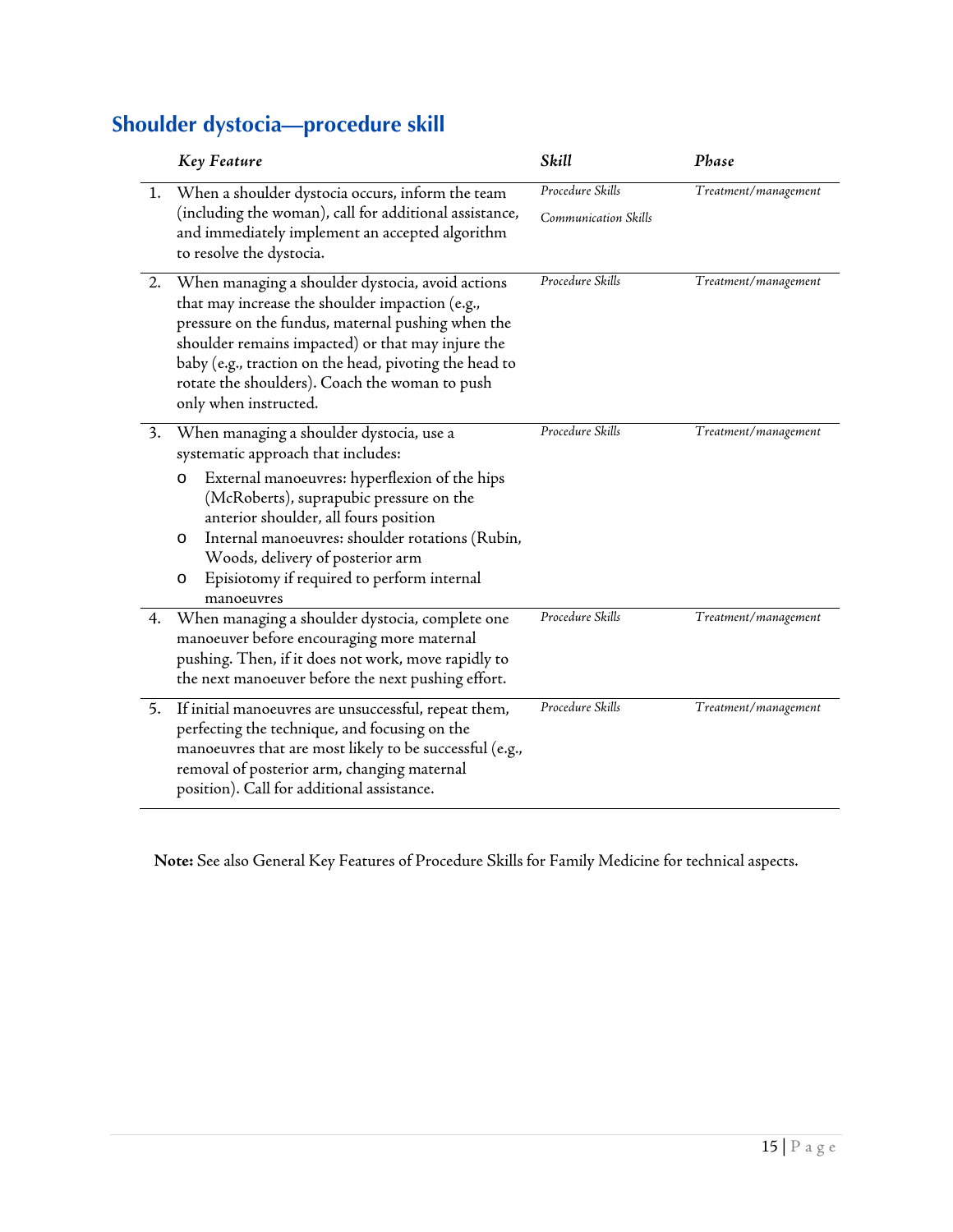#### <span id="page-16-0"></span>**Postpartum hemorrhage**

|    | <b>Key Feature</b>                                                                                                                                                                                                                                                                 | Skill                                                                                         | Phase                                                                                           |
|----|------------------------------------------------------------------------------------------------------------------------------------------------------------------------------------------------------------------------------------------------------------------------------------|-----------------------------------------------------------------------------------------------|-------------------------------------------------------------------------------------------------|
| 1. | For all pregnant women, identify risk factors for<br>postpartum hemorrhage (PPH; e.g., grand<br>multiparous, prolonged labour, anticoagulants) and<br>prepare accordingly.                                                                                                         | Clinical Reasoning Skills                                                                     | Hypothesis generation<br>Treatment/management                                                   |
| 2. | Manage the third stage of labour with a prophylactic<br>uterotonic, consideration of controlled cord traction,<br>and assessment of uterine tone after placental<br>delivery.                                                                                                      | Clinical Reasoning Skills                                                                     | Treatment/management                                                                            |
| 3. | Following all births, closely monitor for ongoing<br>blood loss (both visible and occult) in order to<br>accurately estimate the total blood loss, and to<br>promptly recognize and diagnose a PPH.                                                                                | Clinical Reasoning Skills                                                                     | Follow-up                                                                                       |
| 4. | When a diagnosis of PPH is made:<br>Identify whether the woman is stable or unstable<br>a)<br>and adjust management accordingly<br>Activate the team early to provide extra support<br>b)<br>Look for correctible etiologies, in order to treat,<br>$\mathbf{c})$<br>specifically: | Clinical Reasoning Skills<br>Selectivity<br>Communication Skills<br>Clinical Reasoning Skills | Diagnosis<br>Treatment/management<br>Treatment/management<br>Hypothesis generation<br>Diagnosis |
|    | Poor uterine tone (uterotonics)<br>Retained products of conception (remove)<br>Trauma (repair)<br>Distended bladder (urinary catheter)<br>Coagulation deficit (correct)<br>Monitor closely to anticipate and recognize the<br>$\rm d$<br>need for further intervention             | Clinical Reasoning Skills                                                                     | Follow-up                                                                                       |
| 5. | For a PPH that has stabilized, continue to monitor<br>over an extended period until recurrence is unlikely.                                                                                                                                                                        | Clinical Reasoning Skills                                                                     | Follow-up                                                                                       |
| 6. | For a woman who has had a PPH, provide<br>counselling for subsequent pregnancies.                                                                                                                                                                                                  | Clinical Reasoning Skills                                                                     | Follow-up                                                                                       |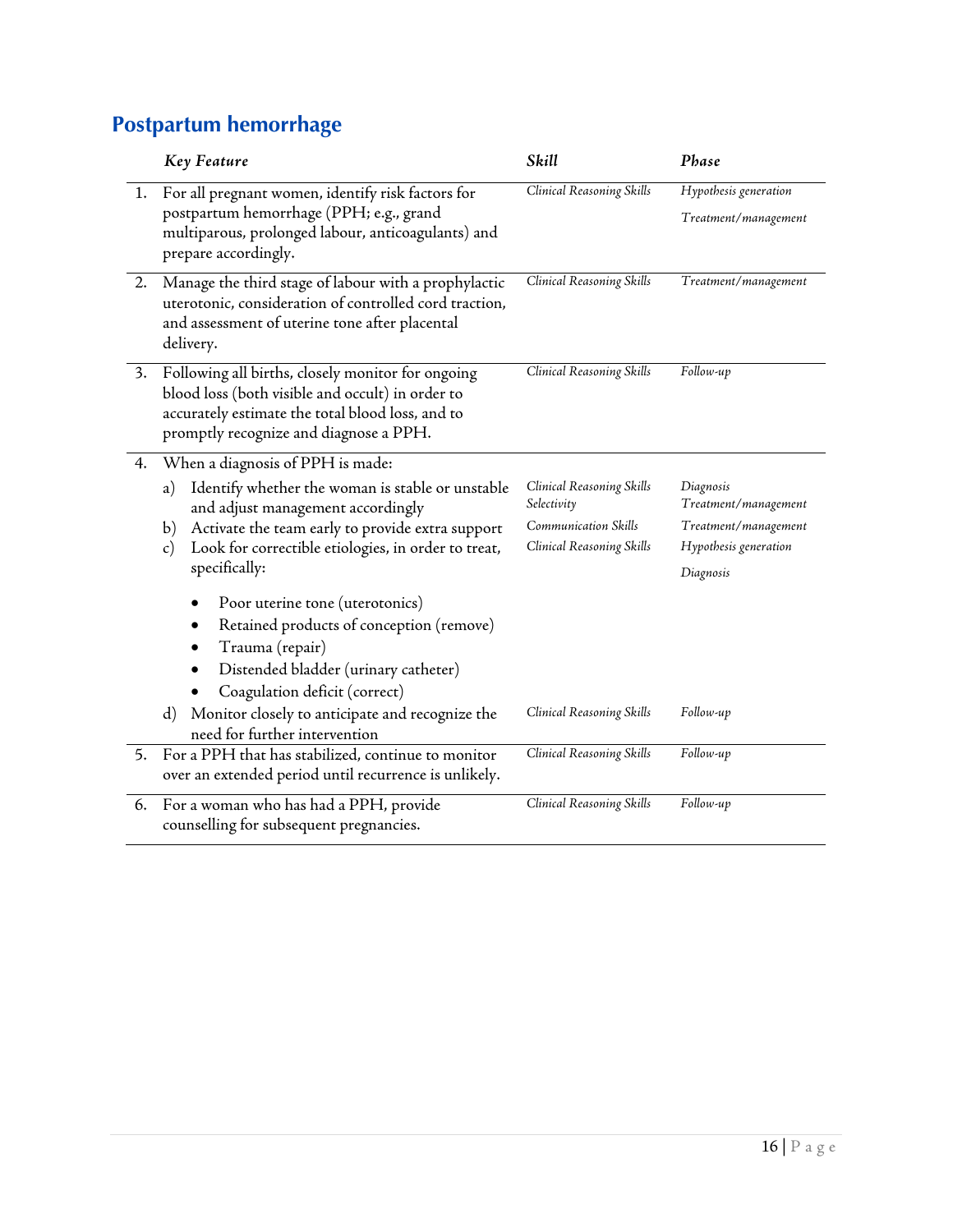## <span id="page-17-0"></span>**Perineal lacerations—procedure skill**

|    | <b>Key Feature</b>                                                                                                                                                                                                  | Skill            | Phase                             |
|----|---------------------------------------------------------------------------------------------------------------------------------------------------------------------------------------------------------------------|------------------|-----------------------------------|
|    | 1. After every delivery, assess for the presence, location,<br>and degree of perineal laceration, including a rectal<br>exam when appropriate. Distinguish between those<br>that need repair and those that do not. | Procedure Skills | Treatment/management<br>Diagnosis |
| 2. | When a perineal laceration occurs:                                                                                                                                                                                  |                  |                                   |
|    | Ensure that optimal conditions (e.g., assistance,<br>a)<br>lighting, retraction, hemostasis, analgesia) are<br>present for assessment and repair                                                                    | Procedure Skills | Treatment/management              |
|    | Identify complicated perineal injury (e.g., third-<br>b)<br>or fourth-degree tear, high vaginal laceration)<br>and consider the need for assistance or<br>consultation for the repair                               | Procedure Skills | Treatment/management<br>Diagnosis |
|    | Repair lacerations using techniques that will<br>$\mathbf{c})$<br>reduce the risk of complications (e.g., bleeding,<br>infection, incontinence, pain)                                                               | Procedure Skills | Treatment/management              |
| 3. | In the presence of a second-degree perineal<br>laceration, repair using a systematic approach that<br>includes:                                                                                                     | Procedure Skills | Treatment/management              |
|    | Identifying key anatomic structures-apex of<br>laceration, hymenal ring, perineal muscles, intact<br>anal sphincter                                                                                                 |                  |                                   |
|    | Securing the apex and aligning the hymen and<br>the perineal body, then suturing the vaginal<br>mucosa from apex to hymen                                                                                           |                  |                                   |
|    | Suturing the perineal muscles                                                                                                                                                                                       |                  |                                   |
|    | Suturing the skin or planning to let heal by<br>secondary intention                                                                                                                                                 |                  |                                   |
| 4. | Following the repair of perineal laceration, re-<br>examine for completeness of repair and hemostasis.<br>This may include a rectal examination.                                                                    | Procedure Skills | Treatment/management              |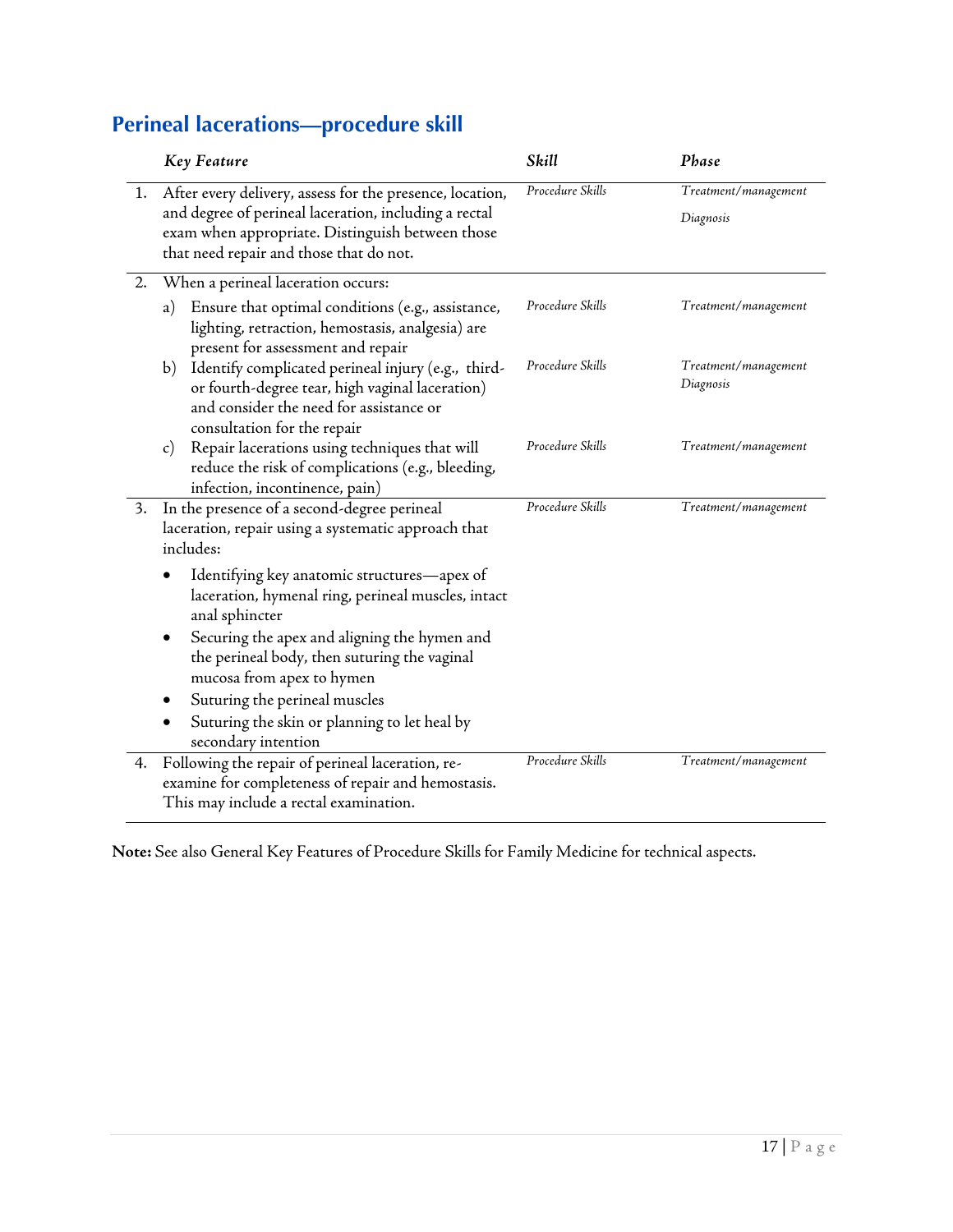## <span id="page-18-0"></span>**Peripartum fever**

|    | <b>Key Feature</b>                                                                                                                                                                                                                                 | Skill                                             | Phase                 |
|----|----------------------------------------------------------------------------------------------------------------------------------------------------------------------------------------------------------------------------------------------------|---------------------------------------------------|-----------------------|
| 1. | When a labouring or postpartum woman has a fever,<br>determine whether the cause is an infection (e.g.,<br>chorioamnionitis, endometritis, pyelonephritis) or<br>not (e.g., epidural, work of labour), and re-evaluate<br>the diagnosis regularly. | Clinical Reasoning Skills                         | Diagnosis             |
| 2. | When a labouring or postpartum woman has a<br>suspected infection:                                                                                                                                                                                 |                                                   |                       |
|    | Anticipate the possible impacts of the infection<br>a)<br>on the woman and the fetus/neonate                                                                                                                                                       | Clinical Reasoning Skills                         | Hypothesis generation |
|    | Conduct appropriate investigations, maternal<br>b)<br>monitoring, and fetal surveillance or newborn<br>assessment                                                                                                                                  | Clinical Reasoning Skills                         | Investigation         |
|    | Initiate treatment without delay<br>$\mathbf{c})$                                                                                                                                                                                                  | Selectivity                                       | Treatment/management  |
| 3. | When chorioamnionitis is suspected, treat<br>empirically and aggressively (e.g., IV broad-spectrum<br>antibiotics), even for those who have received GBS<br>antibiotic prophylaxis, and formulate a plan for<br>delivery.                          | Selectivity                                       | Treatment/management  |
| 4. | For all postpartum women:                                                                                                                                                                                                                          |                                                   |                       |
|    | Identify those at higher risk of infection (e.g.,<br>a)<br>long labour, Caesarean section)                                                                                                                                                         | Clinical Reasoning Skills                         | Hypothesis generation |
|    | Recognize early signs of infection<br>b)                                                                                                                                                                                                           | Clinical Reasoning Skills                         | Diagnosis             |
|    | Advise regarding symptoms and when to seek<br>$\mathbf{c})$<br>care                                                                                                                                                                                | Clinical Reasoning Skills<br>Communication Skills | Treatment/management  |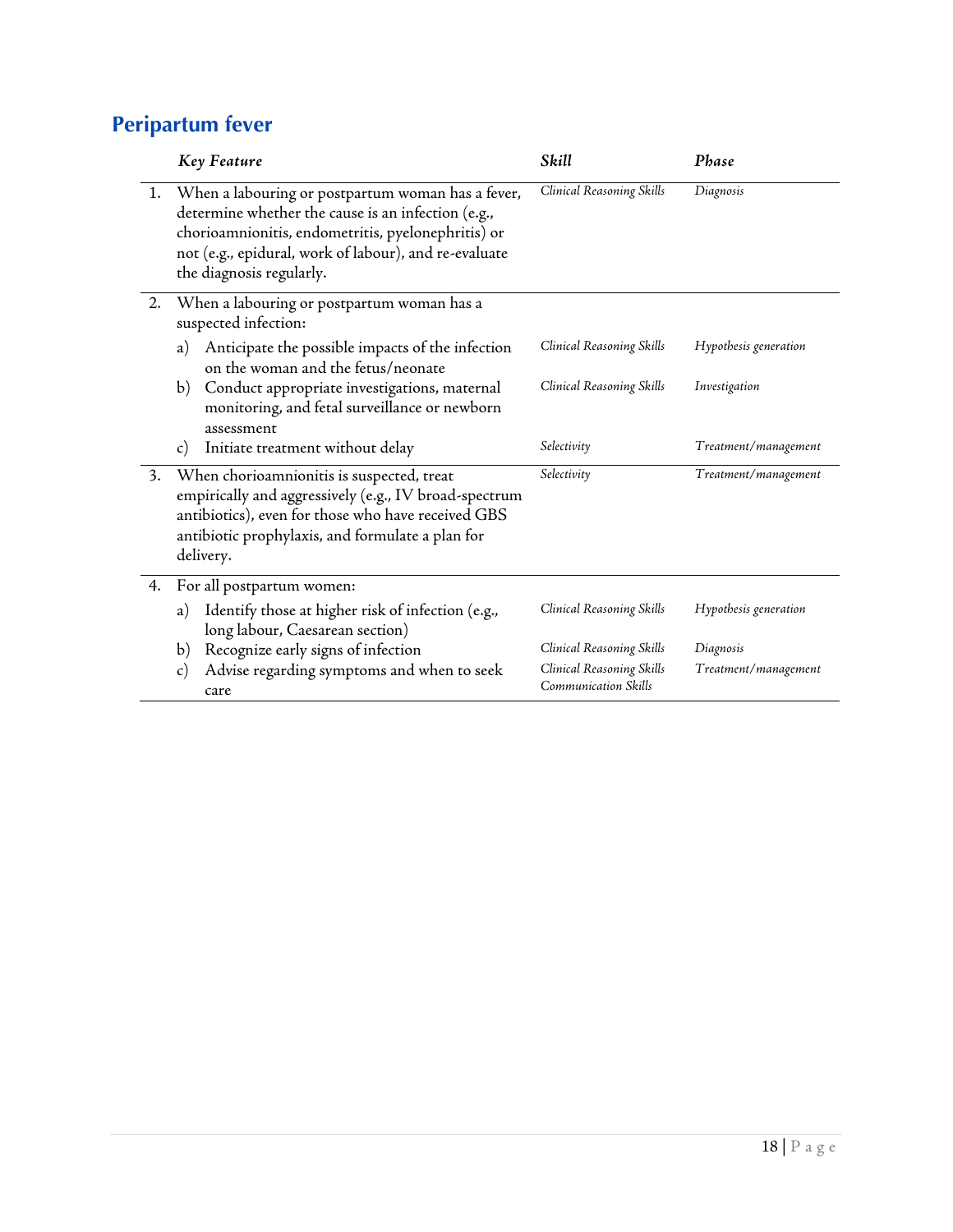|    | Key Feature                                                                                                                                                                                                                                                                                                                                                                                                                                                                                                                                                                                                                               | Skill                     | Phase                             |
|----|-------------------------------------------------------------------------------------------------------------------------------------------------------------------------------------------------------------------------------------------------------------------------------------------------------------------------------------------------------------------------------------------------------------------------------------------------------------------------------------------------------------------------------------------------------------------------------------------------------------------------------------------|---------------------------|-----------------------------------|
| 1. | For a woman presenting with antepartum bleeding,<br>first assess the stability of both the woman and the<br>fetus, as urgent management must begin for unstable<br>patients before the exact cause of the bleeding has<br>been confirmed.                                                                                                                                                                                                                                                                                                                                                                                                 | Clinical Reasoning Skills | Diagnosis                         |
| 2. | If the woman with antepartum bleeding is unstable<br>or if there is suspected fetal compromise,                                                                                                                                                                                                                                                                                                                                                                                                                                                                                                                                           |                           |                                   |
|    | Resuscitate immediately<br>a)                                                                                                                                                                                                                                                                                                                                                                                                                                                                                                                                                                                                             | Selectivity               | Treatment/management              |
|    | Mobilize the necessary resources for urgent<br>b)<br>delivery                                                                                                                                                                                                                                                                                                                                                                                                                                                                                                                                                                             | Communication Skills      | Treatment/management              |
|    | Monitor the situation<br>$\mathcal{C}$ )                                                                                                                                                                                                                                                                                                                                                                                                                                                                                                                                                                                                  | Clinical Reasoning Skills | Treatment/management              |
|    | $\rm d$<br>Identify the cause of the bleeding                                                                                                                                                                                                                                                                                                                                                                                                                                                                                                                                                                                             | Clinical Reasoning Skills | Diagnosis                         |
| 3. | While managing a woman with antepartum<br>bleeding, assess to diagnose the cause of the bleeding,<br>using methods that minimize risks of harm, to<br>recognize potentially life threatening causes:<br>Obtain history (e.g., onset, quantity of bleeding,<br>O<br>presence of pain, trauma)<br>Determine placental location by ultrasound<br>O<br>(previous or current) prior to vaginal exam (do<br>not perform vaginal exam unless placenta previa<br>is ruled out)<br>Assess the uterus (e.g., activity, tone, tenderness)<br>O<br>and fetal well-being<br>Use other diagnostic techniques as indicated<br>O<br>(e.g., speculum exam) | Clinical Reasoning Skills | Diagnosis                         |
| 4. | For a woman with antepartum bleeding who is stable<br>with normal fetal surveillance, provide ongoing<br>assessment and management based on the diagnosis<br>and the gestational age (e.g., manage Rh status,<br>administer corticosteroids for fetal lung maturity).<br>Decide whether hospitalization or transfer is<br>indicated and the likely mode of delivery.                                                                                                                                                                                                                                                                      | Clinical Reasoning Skills | Treatment/management<br>Diagnosis |
| 5. | Following a resolved episode of antepartum bleeding,<br>inform the woman and her supports about the risks<br>of antepartum bleeding in current and in subsequent<br>pregnancies, and about strategies to minimize the<br>risk.                                                                                                                                                                                                                                                                                                                                                                                                            | Clinical Reasoning Skills | Follow-up                         |

## <span id="page-19-0"></span>**Antepartum bleeding—after 20 weeks gestation**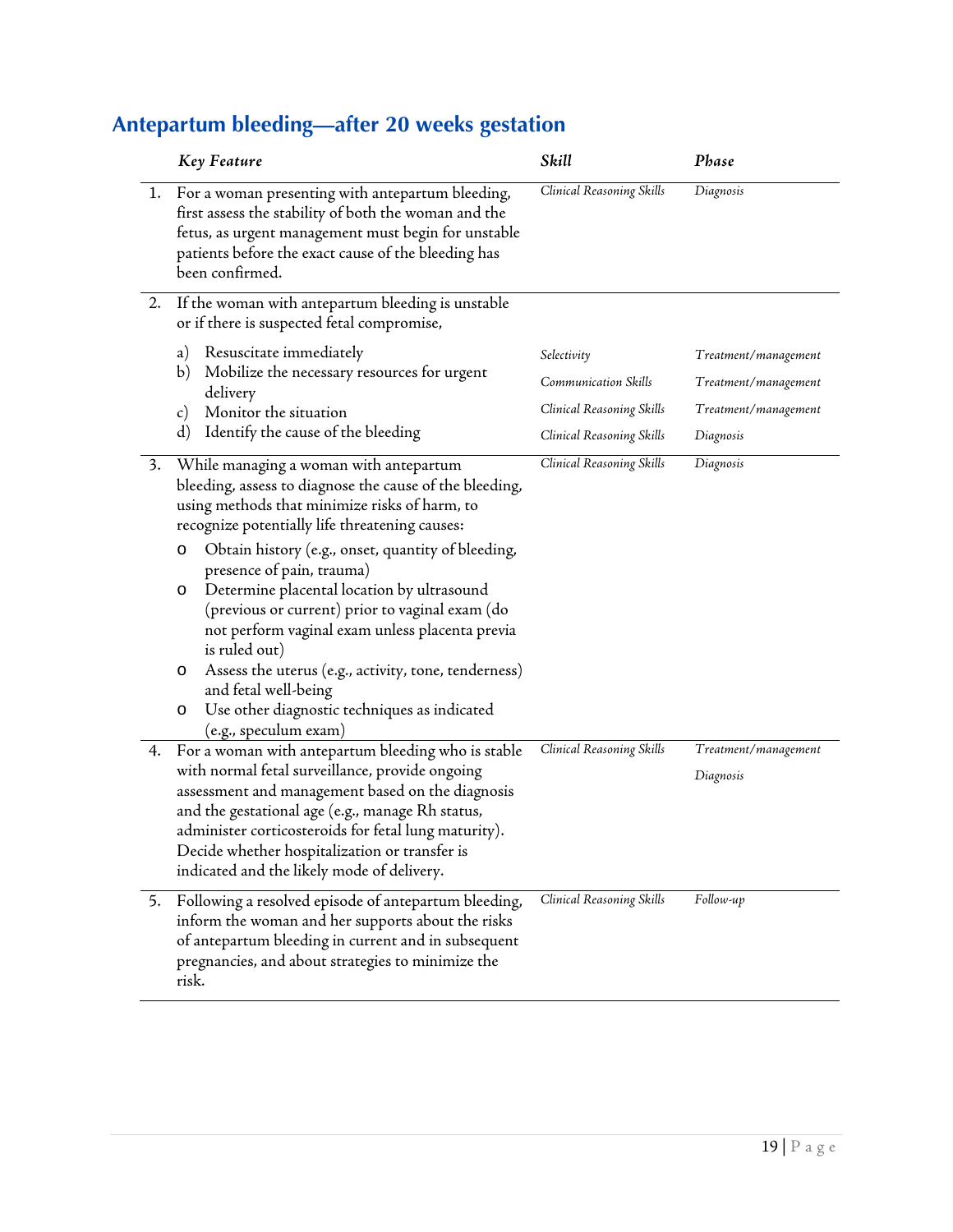## <span id="page-20-0"></span>**Non-cephalic fetal presentation**

|    | <b>Key Feature</b>                                                                                                                                                                                                                                                                                                                                                                     | Skill                     | Phase                             |
|----|----------------------------------------------------------------------------------------------------------------------------------------------------------------------------------------------------------------------------------------------------------------------------------------------------------------------------------------------------------------------------------------|---------------------------|-----------------------------------|
|    | 1. For any woman in the third trimester or in labour,<br>determine the exact fetal presentation using<br>appropriate techniques (e.g., Leopold's manoeuvers,<br>vaginal exam if indicated, ultrasound).                                                                                                                                                                                | Clinical Reasoning Skills | Diagnosis                         |
| 2. | When a non-cephalic presentation has been<br>identified pre-labour, discuss, with the woman and<br>her supports, alternative plans or possibilities for<br>delivery (e.g., external cephalic version, trial of<br>labour, planned Caesarean section) according to the<br>presentation. Inform the woman of possible<br>complications (e.g., cord prolapse) and appropriate<br>actions. | Clinical Reasoning Skills | Treatment/management<br>Follow-up |
| 3. | When a non-cephalic presentation is identified in<br>labour, discuss the delivery options with the woman,<br>while seeking consultation and team support as<br>necessary, and while initiating preparations for a<br>possible Caesarian section.                                                                                                                                       | Clinical Reasoning Skills | Treatment/management<br>Referral  |
| 4. | When facilitating an imminent unavoidable breech<br>delivery, optimize the process by avoiding traction on<br>the fetus, ensuring that the back remains up, and<br>ensuring head flexion through delivery.                                                                                                                                                                             | Procedure Skills          | Treatment/management              |
| 5. | After a vaginal breech delivery, anticipate that the<br>newborn is more likely to require resuscitation.                                                                                                                                                                                                                                                                               | Clinical Reasoning Skills | Hypothesis generation             |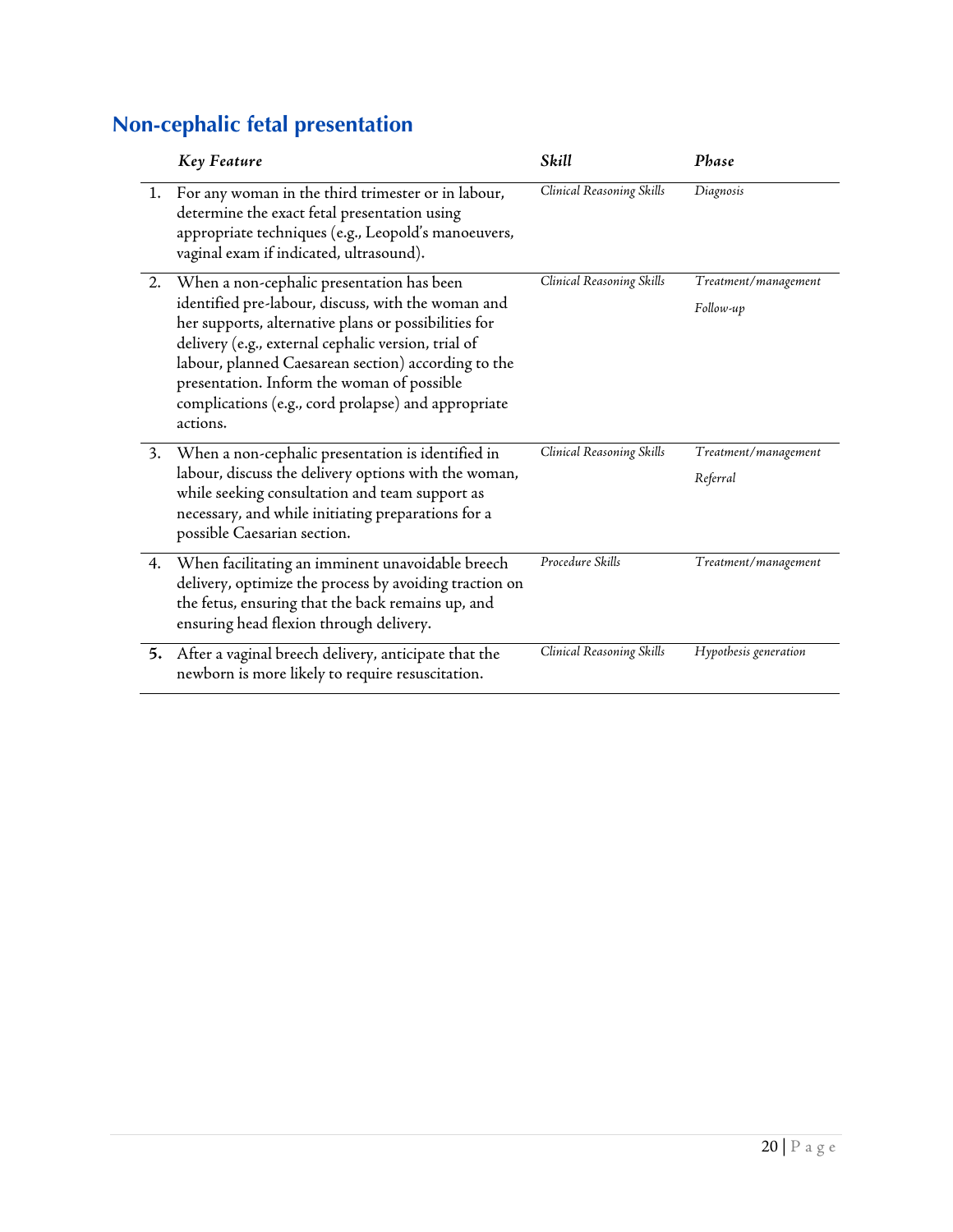|    | <b>Key Feature</b>                                                                                                                                                                                                                                                                                                                       | Skill                                    | Phase                                         |
|----|------------------------------------------------------------------------------------------------------------------------------------------------------------------------------------------------------------------------------------------------------------------------------------------------------------------------------------------|------------------------------------------|-----------------------------------------------|
| 1. | For pregnant women presenting with vaginal fluid<br>loss, look for and diagnose pre-labour rupture of<br>membranes using history, abdominal exam to verify<br>presentation, speculum exam (avoid doing vaginal<br>examination unless indicated for management), and<br>fluid inspection and analysis (e.g., nitrazine, ferning<br>test). | Clinical Reasoning Skills                | Hypothesis generation<br>Diagnosis            |
| 2. | For a woman with signs and symptoms suggestive of<br>pre-labour rupture of membranes (PROM) but<br>negative confirmatory tests, do not exclude the<br>possibility of PROM, and plan appropriate<br>fetal/maternal surveillance for signs of fever and/or<br>infection.                                                                   | Clinical Reasoning Skills<br>Selectivity | Hypothesis generation<br>Treatment/management |
| 3. | For all women with PROM at term, rule out<br>contraindications to vaginal delivery, and, if there are<br>no contraindications, offer induction of labour<br>through an informed discussion within the context<br>of risk factors (e.g., GBS status), patient preference,<br>and system demands (e.g., staffing availability).            | Clinical Reasoning Skills                | History<br>Treatment/management               |
| 4. | In a woman with PROM in whom labour has not<br>been induced:                                                                                                                                                                                                                                                                             |                                          |                                               |
|    | Monitor for signs of infection (e.g., fever, fetal<br>a)<br>tachycardia, odour) even for those patients on<br>prophylactic antibiotics                                                                                                                                                                                                   | Clinical Reasoning Skills                | Diagnosis                                     |
|    | b) Treat suspected or confirmed chorioamnionitis<br>aggressively and early (e.g., IV antibiotics), and<br>do not rely on the previous prophylactic<br>treatment                                                                                                                                                                          | Selectivity                              | Treatment/management                          |
| 5. | In a woman with preterm PROM:                                                                                                                                                                                                                                                                                                            |                                          |                                               |
|    | Initiate treatment as per local protocol (e.g.,<br>a)<br>admission, steroids, IV antibiotics, and<br>monitoring)                                                                                                                                                                                                                         | Clinical Reasoning Skills                | Treatment/management                          |
|    | Plan appropriate definitive treatment depending<br>b)<br>on gestational age and the capacity of the facility<br>and team, and considering the indications for<br>consultation or for transfer to another care<br>facility                                                                                                                | Clinical Reasoning Skills                | Referral                                      |
| 6. | When a baby is born after pre-labour rupture of<br>membranes, assess for signs of sepsis, and initiate                                                                                                                                                                                                                                   | Clinical Reasoning Skills                | Treatment/management                          |
|    | treatment promptly if sepsis is suspected.                                                                                                                                                                                                                                                                                               | Selectivity                              |                                               |

#### <span id="page-21-0"></span>**Pre-labour rupture of membranes**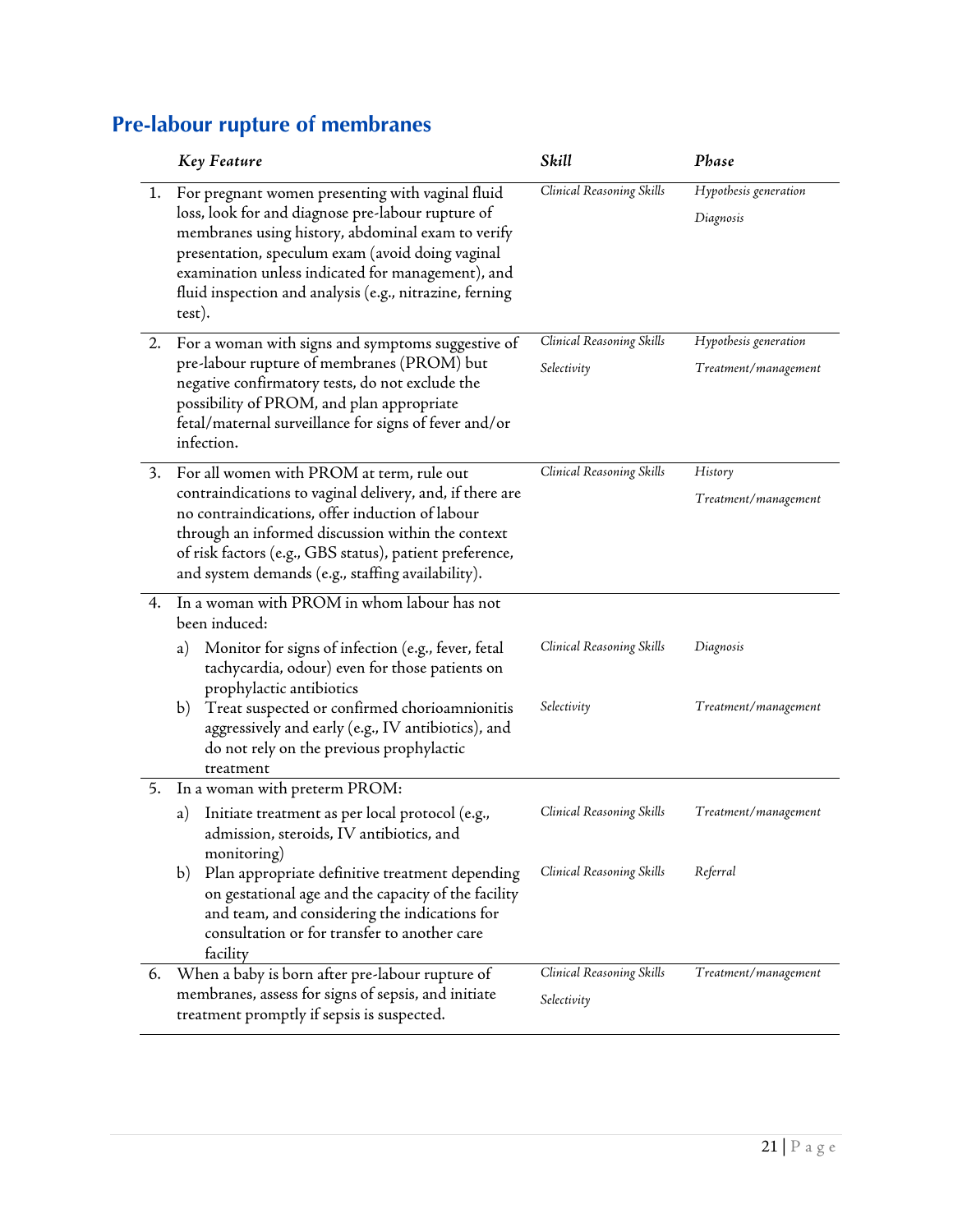#### <span id="page-22-0"></span>**Preterm labour**

|    | Key Feature                                                                                                                                                                                                                                                                | Skill                     | Phase                |
|----|----------------------------------------------------------------------------------------------------------------------------------------------------------------------------------------------------------------------------------------------------------------------------|---------------------------|----------------------|
| 1. | When assessing a pregnant woman who is not in                                                                                                                                                                                                                              | Clinical Reasoning Skills | History              |
|    | labour, look for risk factors for premature labour,<br>and manage the treatable factors to reduce risk<br>whenever possible.                                                                                                                                               |                           | Treatment/management |
| 2. | When caring for a pregnant woman who is not in                                                                                                                                                                                                                             | Clinical Reasoning Skills | Treatment/management |
|    | labour, educate her and her supports about signs and<br>symptoms of preterm labour and how to seek help.                                                                                                                                                                   | Communication Skills      |                      |
| 3. | For a woman presenting in suspected preterm<br>labour, confirm the presence or absence of labour,<br>using appropriate techniques (e.g., assessment of<br>contractions, sterile speculum exam, fetal fibronectin,<br>cervical assessment).                                 | Clinical Reasoning Skills | Investigation        |
| 4. | For a woman in preterm labour, manage according to<br>the gestational age and fetal surveillance to minimize<br>neonatal morbidity and mortality by:                                                                                                                       | Clinical Reasoning Skills | Treatment/management |
|    | Mobilizing the team to ensure availability of<br>$\circ$<br>resources, including early consultation, that may<br>be needed for the mother and the infant<br>Administering appropriate medications (e.g.,<br>$\circ$<br>antenatal corticosteroids, tocolytics, antibiotics, |                           |                      |
|    | magnesium sulphate)<br>Arranging for transfer if necessary, at the<br>O<br>appropriate time                                                                                                                                                                                |                           |                      |
| 5. | Following the birth of a preterm infant, particularly                                                                                                                                                                                                                      | Communication Skills      | Treatment/management |
|    | one who requires intensive care, provide support and<br>advocacy for the woman and family, in the context of<br>an ongoing therapeutic relationship.                                                                                                                       | Patient-centered Approach | Follow-up            |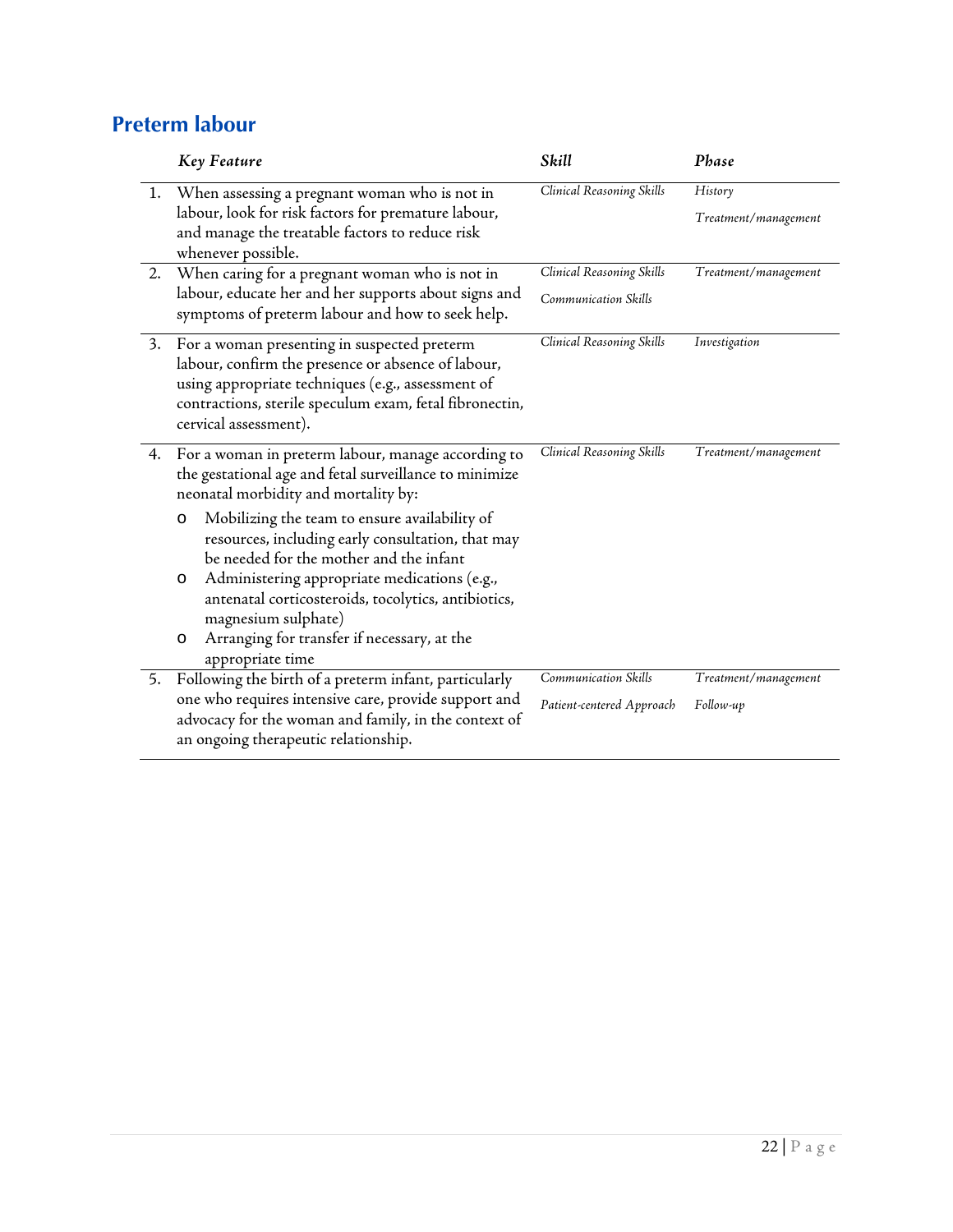|    | <b>Key Feature</b>                                                                                                                                                                                                                                                                                                                                                                                                            | Skill                                                  | Phase                                         |
|----|-------------------------------------------------------------------------------------------------------------------------------------------------------------------------------------------------------------------------------------------------------------------------------------------------------------------------------------------------------------------------------------------------------------------------------|--------------------------------------------------------|-----------------------------------------------|
| 1. | In a woman who has had a Caesarean section, assess<br>the risks and benefits of a trial of labour after<br>Caesarian (TOLAC) and discuss in order to identify<br>those who are good candidates, those who are not<br>good candidates, or where it would be<br>contraindicated. Document the discussion, including<br>risks and benefits identified.                                                                           | Clinical Reasoning Skills<br>Communication Skills      | Diagnosis<br>Treatment/management             |
| 2. | For a woman who is a candidate for TOLAC, offer<br>TOLAC and help her make an informed decision by<br>fully discussing the risks and advantages while<br>showing flexibility and understanding of her<br>preferences and concerns.                                                                                                                                                                                            | Clinical Reasoning Skills<br>Patient-centered Approach | Treatment/management                          |
| 3. | In a woman who has had a Caesarean section and<br>who goes into labour, be flexible in the management<br>approach and adapt it to the circumstances, while<br>still respecting the plans and preferences of the<br>woman as much as possible (e.g., manage a<br>spontaneous precipitous labour in a woman who had<br>planned a repeat Caesarean section, discuss<br>conversion of a planned TOLAC to a Caesarean<br>section). | Clinical Reasoning Skills<br>Patient-centered Approach | Treatment/management                          |
| 4. | Before planning or managing a TOLAC, ensure that<br>the resources necessary for an unexpected immediate<br>operative delivery are available and in place, ensure<br>that the woman and her supports are well prepared<br>for the complications that could necessitate this<br>eventuality, and that all discussions and decisions<br>about the TOLAC have been fully documented.                                              | Clinical Reasoning Skills<br>Communication Skills      | Hypothesis generation<br>Treatment/management |
| 5. | For a woman choosing a TOLAC, provide<br>appropriate maternal and fetal surveillance, close<br>monitoring of the progress of labour, and careful use<br>of induction and uterotonics if indicated.                                                                                                                                                                                                                            | Clinical Reasoning Skills                              | Treatment/management                          |
| 6. | When managing a TOLAC, carefully assess<br>maternal and fetal well-being and recognize any signs<br>of imminent or actual uterine rupture requiring<br>maternal and fetal resuscitation and urgent<br>conversion to Caesarean section if needed.                                                                                                                                                                              | Clinical Reasoning Skills                              | Diagnosis                                     |

#### <span id="page-23-0"></span>**Trial of labour after Caesarian**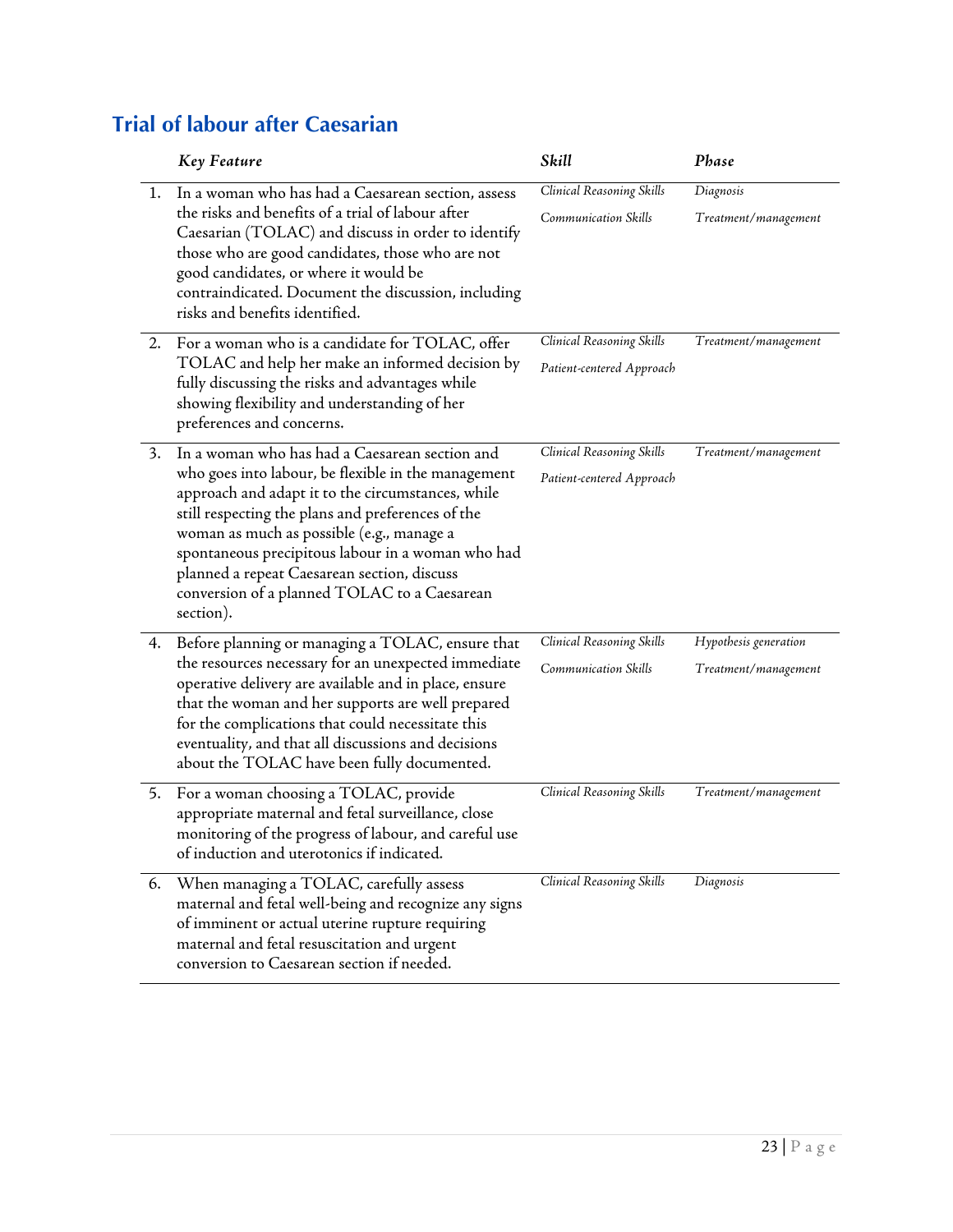#### <span id="page-24-0"></span>**Induction of labour**

|    | <b>Key Feature</b>                                                                                                                                                                                                                                                                                                | Skill                                             | Phase                             |
|----|-------------------------------------------------------------------------------------------------------------------------------------------------------------------------------------------------------------------------------------------------------------------------------------------------------------------|---------------------------------------------------|-----------------------------------|
| 1. | When considering induction of labour, specifically<br>assess the factors that will influence the decision<br>(e.g., accurate expected date of delivery, indications,<br>contraindications, cervical ripeness, maternal<br>preference) and document the factors clearly to<br>provide justification for decisions. | Clinical Reasoning Skills<br>Communication Skills | Diagnosis<br>Treatment/management |
| 2. | When planning induction of labour:                                                                                                                                                                                                                                                                                |                                                   |                                   |
|    | Induce labour only when there is a compelling<br>a)<br>and convincing indication and no<br>contraindication                                                                                                                                                                                                       | Clinical Reasoning Skills                         | Treatment/management              |
|    | Prioritize and schedule the induction based on<br>b)<br>indication and resources                                                                                                                                                                                                                                  | Selectivity                                       | Treatment/management              |
|    | Select the facility with appropriate resources to<br>$\mathbf{c})$<br>manage fetal and maternal needs                                                                                                                                                                                                             | Clinical Reasoning Skills                         | Treatment/management              |
| 3. | When recommending induction of labour, obtain                                                                                                                                                                                                                                                                     | Clinical Reasoning Skills                         | Treatment/management              |
|    | and document clear and detailed informed consent<br>from the woman for accepting or declining the<br>induction.                                                                                                                                                                                                   | Communication Skills                              |                                   |
| 4. | When inducing labour:                                                                                                                                                                                                                                                                                             |                                                   |                                   |
|    | Select the appropriate method of cervical<br>a)<br>ripening (e.g., balloon catheters, prostaglandins)<br>and/or induction (e.g., prostaglandins,<br>oxytocin), based on obstetrical and medical<br>history, Bishop score, patient preference, and<br>team considerations.                                         | Clinical Reasoning Skills                         | Treatment/management              |
|    | Assess the effect of the induction on maternal<br>b)<br>and fetal well-being.                                                                                                                                                                                                                                     | Clinical Reasoning Skills                         | Treatment/management              |
|    | Select women for whom the outpatient<br>c)<br>management of cervical ripening is appropriate.                                                                                                                                                                                                                     | Clinical Reasoning Skills                         | Treatment/management              |
| 5. | During induction of labour, look for and manage                                                                                                                                                                                                                                                                   | Clinical Reasoning Skills                         | History                           |
|    | complications of induction (e.g., tachysystole,<br>abnormal fetal surveillance).                                                                                                                                                                                                                                  |                                                   | Treatment/management              |
| 6. | When a selected method of induction is<br>unsuccessful, modify the management plan<br>accordingly.                                                                                                                                                                                                                | Clinical Reasoning Skills                         | Treatment/management              |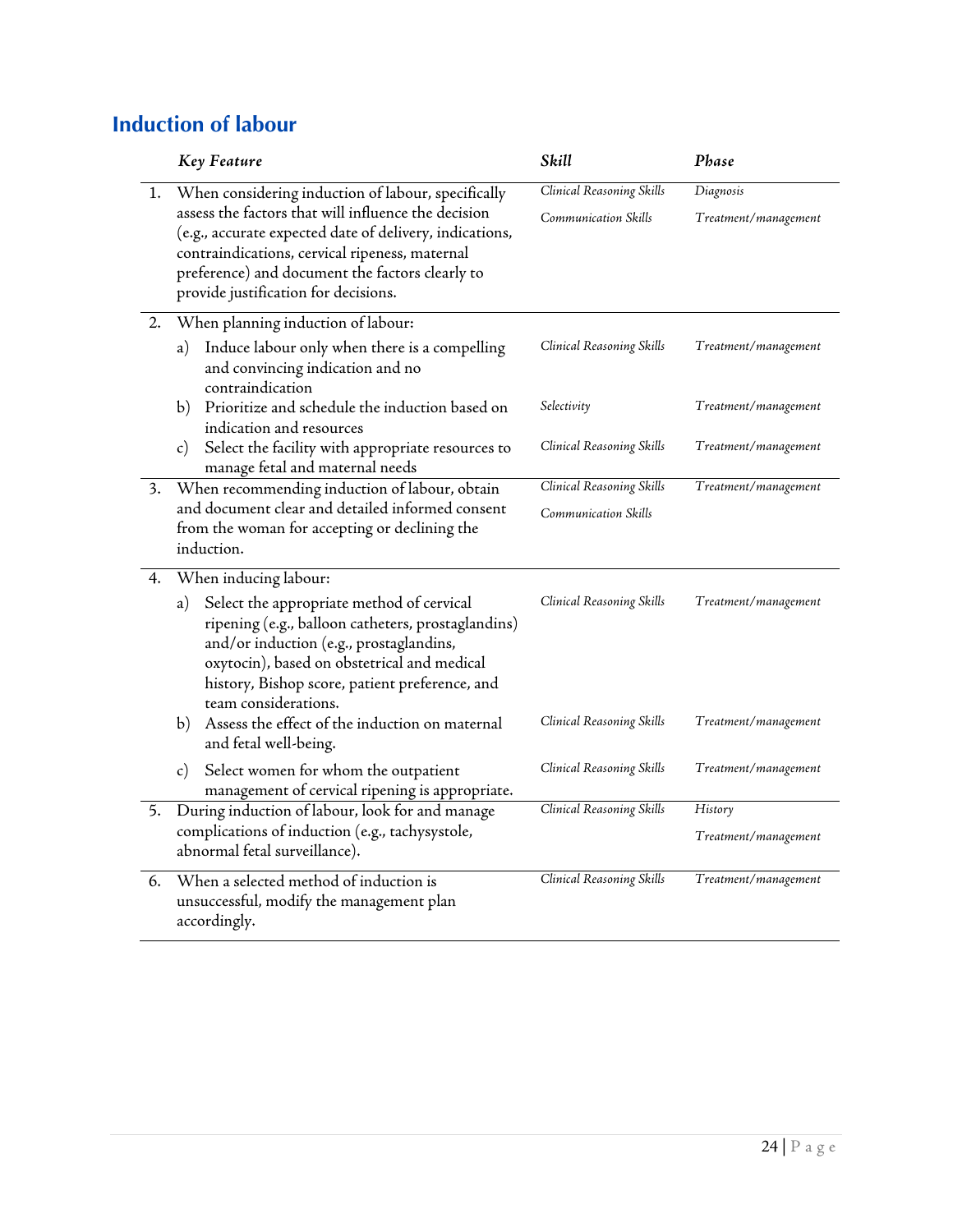#### <span id="page-25-0"></span>**Peripartum mental health**

|    | Key Feature                                                                                                                                                                                                                                                                                                                                                                                                                                            | Skill                     | Phase                |
|----|--------------------------------------------------------------------------------------------------------------------------------------------------------------------------------------------------------------------------------------------------------------------------------------------------------------------------------------------------------------------------------------------------------------------------------------------------------|---------------------------|----------------------|
| ŀ. | Enquire about the mental health of all women<br>throughout the peripartum period, assessing to<br>identify discrete signs or symptoms or factors leading<br>to a higher risk (e.g., substance abuse, intimate<br>partner violence, previous mental health disorder,<br>history of sexual abuse), and add an appropriate<br>mood assessment tool (e.g., Edinburgh Postnatal<br>Depression Scale, Generalized Anxiety Disorder<br>scale) when indicated. | Clinical Reasoning Skills | History              |
| 2. | When concerns are raised about mental health in the                                                                                                                                                                                                                                                                                                                                                                                                    | Clinical Reasoning Skills | History              |
|    | peripartum period, actively explore the situation<br>with the woman and her supports, and provide<br>education about normal and common psychological<br>changes during pregnancy, as well as the signs that<br>may suggest a mental health disorder.                                                                                                                                                                                                   |                           | Treatment/management |
| 3. | For women in the peripartum period with an                                                                                                                                                                                                                                                                                                                                                                                                             | Clinical Reasoning Skills | Diagnosis            |
|    | apparent mental health disorder, assess to rule out<br>possible underlying causative or contributing medical<br>conditions (e.g., anemia, thyroid dysfunction).                                                                                                                                                                                                                                                                                        |                           |                      |
| 4. | For a woman with a mental health disorder in the                                                                                                                                                                                                                                                                                                                                                                                                       | Clinical Reasoning Skills | Diagnosis            |
|    | peripartum period, determine the risk of harm to<br>self, infant, or others. When this risk is present,<br>ensure urgent management to reduce the risk of<br>harm. Educate the woman and her supports<br>regarding a possible rapid escalation of symptoms,<br>and available resources.                                                                                                                                                                |                           | Treatment/management |
| 5. | For a woman with a mental health disorder in the<br>peripartum period:                                                                                                                                                                                                                                                                                                                                                                                 |                           |                      |
|    | Maintain the therapeutic relationship, provide<br>a)                                                                                                                                                                                                                                                                                                                                                                                                   | Communication Skills      | Treatment/management |
|    | counselling, refer to the available resources, and<br>advocate for rapid access when needed                                                                                                                                                                                                                                                                                                                                                            |                           | Referral             |
|    | Use medication if indicated, balancing the risk of<br>b)<br>untreated mental health issues against the risk of<br>medications to the fetus or newborn, and<br>recognizing the benefits of continued<br>breastfeeding if desired                                                                                                                                                                                                                        | Clinical Reasoning Skills | Treatment/management |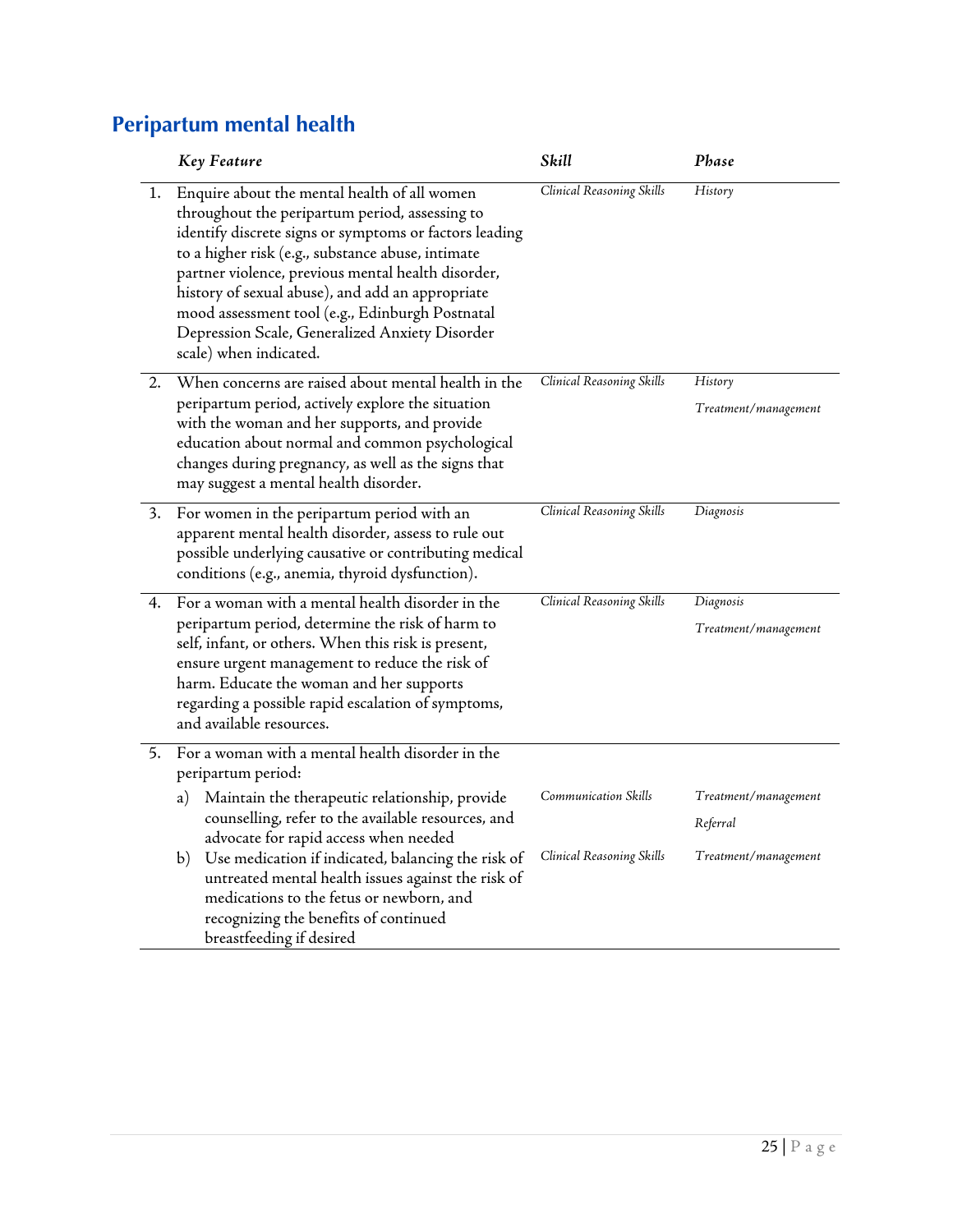## <span id="page-26-0"></span>**Gestational hypertension/preeclampsia**

|    | Key Feature                                                                                                                                                                                                                                                 | Skill                     | Phase                             |
|----|-------------------------------------------------------------------------------------------------------------------------------------------------------------------------------------------------------------------------------------------------------------|---------------------------|-----------------------------------|
| 1. | At the beginning of all pregnancies, identify and<br>assess the risk factors for gestational<br>hypertension/preeclampsia and consider initiating<br>preventive therapy for those at high risk.                                                             | Clinical Reasoning Skills | Diagnosis<br>Treatment/management |
| 2. | Consider the diagnosis of preeclampsia at prenatal<br>visits, even if the blood pressure is not obviously<br>elevated, and especially when the woman has new<br>poorly-defined constitutional symptoms.                                                     | Clinical Reasoning Skills | Hypothesis generation             |
| 3. | When preeclampsia is suspected, look for<br>confirmatory evidence (symptoms, signs, basic<br>investigations) to establish or rule out the diagnosis.<br>Classify according to current nomenclature and re-<br>assess regularly for progression of disorder. | Clinical Reasoning Skills | Diagnosis<br>Treatment/management |
| 4. | For gestational hypertension or non-severe<br>preeclampsia, follow closely and manage according to<br>maternal and fetal well-being and gestational age.                                                                                                    | Clinical Reasoning Skills | Treatment/management<br>Follow-up |
| 5. | For a woman with a diagnosis of preeclampsia with<br>adverse conditions or severe preeclampsia, manage<br>actively by:                                                                                                                                      | Clinical Reasoning Skills | Treatment/management              |
|    | Initiating MgSO4 in a timely fashion and other<br>O<br>medications as appropriate (e.g., anti-<br>hypertensives)<br>Assessing the need for prompt delivery, and<br>O<br>arranging for delivery and/or consultation when<br>indicated                        |                           |                                   |
| 6. | For any woman with gestational hypertension or<br>preeclampsia who has delivered, continue<br>management and monitor for progression or<br>complications throughout the postpartum period.                                                                  | Clinical Reasoning Skills | Follow-up                         |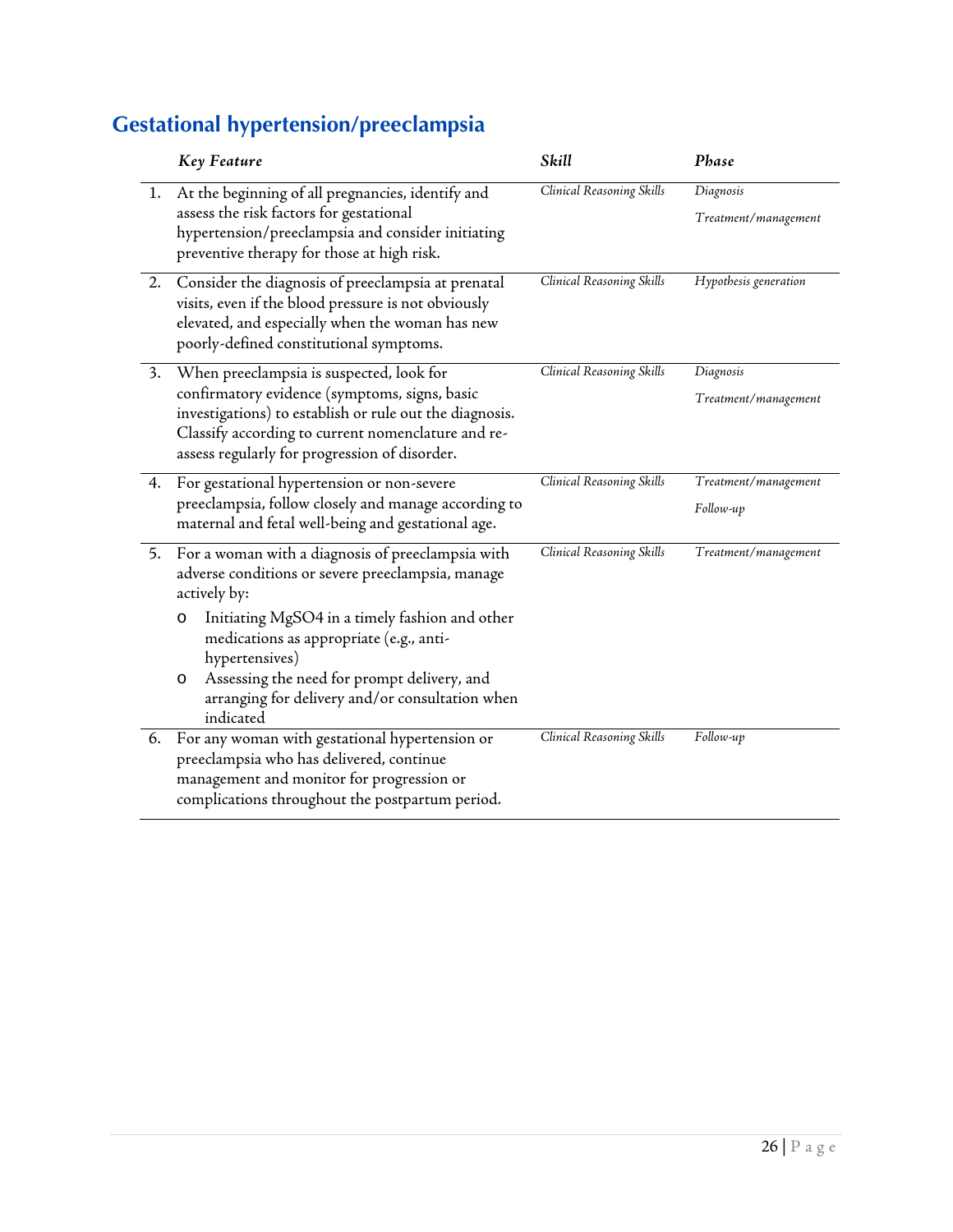#### <span id="page-27-0"></span>**Gestational diabetes**

|    | <b>Key Feature</b>                                                                                                                                                                                                                                                       | Skill                     | Phase                             |
|----|--------------------------------------------------------------------------------------------------------------------------------------------------------------------------------------------------------------------------------------------------------------------------|---------------------------|-----------------------------------|
| 1. | In all pregnant women, screen for gestational<br>diabetes using the appropriate test at the appropriate<br>gestational age, and interpret the results according to<br>guidelines for gestational diabetes (i.e., not regular<br>diabetic guidelines).                    | Clinical Reasoning Skills | Diagnosis                         |
| 2. | For a woman with gestational diabetes, plan for<br>blood glucose control to avoid extremes of<br>hyperglycemia and hypoglycemia, and do not confuse<br>treatment targets and guidelines with those for non-<br>gestational diabetes.                                     | Clinical Reasoning Skills | Treatment/management              |
| 3. | For a pregnant woman who is receiving specific care<br>for diabetes (gestational or pre-gestational) from<br>other providers, maintain your planned antepartum<br>care for the patient, and integrate the recommended<br>diabetic care into the overall management plan. | Clinical Reasoning Skills | Treatment/management<br>Follow-up |
| 4. | When caring for a woman with gestational diabetes,<br>closely monitor fetal growth and well-being (e.g.,<br>ultrasound, non-stress tests), as well as the maternal<br>status, in order to recognize indications for<br>induction.                                        | Clinical Reasoning Skills | Follow-up                         |
| 5. | When providing intrapartum care to a woman with<br>gestational diabetes:                                                                                                                                                                                                 |                           |                                   |
|    | Anticipate potential fetal macrosomia and if<br>a)<br>present, anticipate and plan for labour dystocia<br>and shoulder dystocia                                                                                                                                          | Clinical Reasoning Skills | Treatment/management              |
|    | Manage blood sugars actively, using insulin<br>b)<br>when indicated for optimal care, continuing as<br>necessary into the postpartum                                                                                                                                     | Clinical Reasoning Skills | Treatment/management              |
| 6. | Following a gestational diabetic's delivery:                                                                                                                                                                                                                             |                           |                                   |
|    | Monitor the newborn closely for hypoglycemia,<br>a)<br>in the immediate postpartum period                                                                                                                                                                                | Clinical Reasoning Skills | Treatment/management              |
|    | Plan to include screening for diabetes in the<br>b)<br>postpartum care of the woman                                                                                                                                                                                      | Clinical Reasoning Skills | Follow-up                         |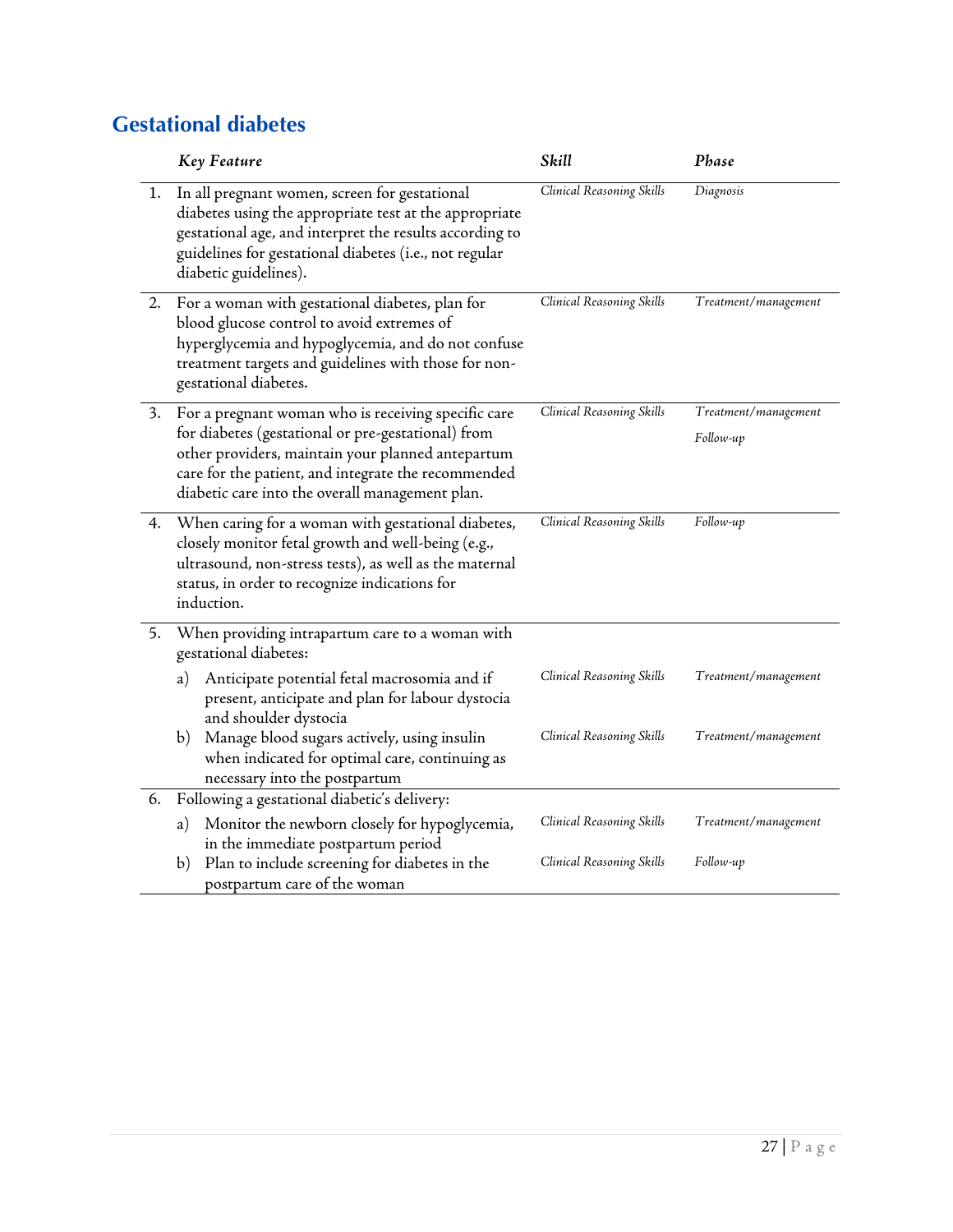#### <span id="page-28-0"></span>**Breastfeeding**

|    | <b>Key Feature</b>                                                                                                                                                                                                                                                            | Skill                                                  | Phase                             |
|----|-------------------------------------------------------------------------------------------------------------------------------------------------------------------------------------------------------------------------------------------------------------------------------|--------------------------------------------------------|-----------------------------------|
| ı. | During prenatal care, enquire about newborn feeding<br>plans. Promote exclusive breastfeeding, help<br>establish reasonable expectations, and provide<br>adequate information to develop a plan for feeding<br>that respects the mother's preferences and informed<br>choice. | Clinical Reasoning Skills<br>Patient-centered Approach | History<br>Treatment/management   |
| 2. | For a woman who is not breastfeeding her newborn,<br>provide support for her decision, and provide<br>information about feeding with human milk<br>substitute.                                                                                                                | Clinical Reasoning Skills<br>Patient-centered Approach | Treatment/management              |
| 3. | For all pregnant women, assess and, when indicated,<br>examine for issues that may affect breastfeeding (e.g.,<br>inverted nipples, previous surgery), and suggest<br>interventions and resources.                                                                            | Clinical Reasoning Skills                              | Diagnosis<br>Treatment/management |
| 4. | For all births, including Caesarean section, facilitate<br>early skin-to skin contact and a comfortable and<br>effective latch.                                                                                                                                               | Clinical Reasoning Skills                              | Treatment/management              |
| 5. | When breastfeeding is challenging, first assess the<br>latch and determine whether it is effective, and then<br>look for other barriers to successful breastfeeding<br>(e.g., lack of support, postpartum depression, breast<br>pain, tongue tie, prematurity).               | Clinical Reasoning Skills                              | History<br>Physical exam          |
| 6. | When any concerns or difficulties with breastfeeding<br>arise, especially in the immediate newborn period,<br>facilitate early access to suitable professional support.                                                                                                       | Clinical Reasoning Skills                              | Treatment/management<br>Referral  |
| 7. | Facilitate the continuation of breastfeeding when<br>conditions arise, such as:<br>The woman has a breast infection or a nipple<br>$\circ$<br>lesion<br>The woman or newborn requires medications,<br>$\circ$<br>investigations, or hospitalization                           | Clinical Reasoning Skills                              | Treatment/management              |
| 8. | When a newborn/infant is exclusively breastfed,<br>educate the family regarding normal weight gain,<br>stool and voiding patterns, and how to assess the<br>adequacy of feeding.                                                                                              | Clinical Reasoning Skills                              | Treatment/management              |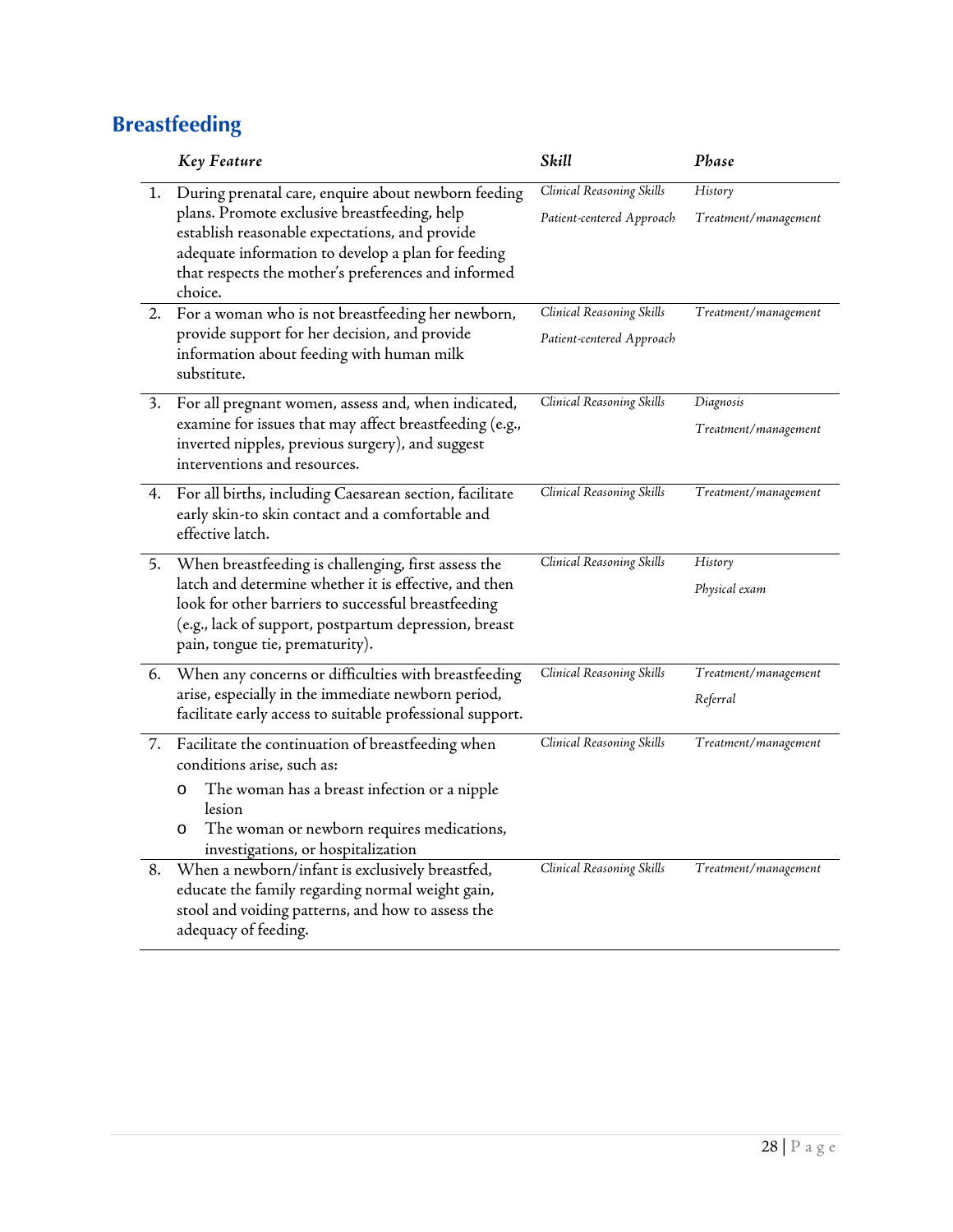#### <span id="page-29-0"></span>**First week of life**

|    | <b>Key Feature</b>                                                                                                                                                                                                                                               | Skill                     | Phase                 |  |  |
|----|------------------------------------------------------------------------------------------------------------------------------------------------------------------------------------------------------------------------------------------------------------------|---------------------------|-----------------------|--|--|
| 1. | When caring for newborns:                                                                                                                                                                                                                                        |                           |                       |  |  |
|    | Look for and recognize the subtle signs that they<br>a)<br>may be unwell (e.g., respiratory status, colour,<br>tone, feeding), assess for etiology (e.g.,<br>hypoglycemia, maternal drug effect, sepsis) and<br>arrange for diagnostic tests and ongoing care.   | Clinical Reasoning Skills | Diagnosis             |  |  |
|    | Identify those who appear well but may be at a<br>b)<br>higher risk of complications (e.g., infant of<br>diabetic woman, intrapartum infection,<br>operative birth, drug withdrawal, social<br>stressors), in order to plan close observation and<br>management. | Clinical Reasoning Skills | Hypothesis generation |  |  |
|    | Perform a thorough physical examination (e.g.,<br>$\mathcal{C}$ )<br>palate, pulses, heart sounds, hips, testes, anus) to<br>detect congenital abnormalities.                                                                                                    | Clinical Reasoning Skills | Physical exam         |  |  |
| 2. | Prior to discharging any newborn, ensure the                                                                                                                                                                                                                     | Clinical Reasoning Skills | Treatment/management  |  |  |
|    | following:                                                                                                                                                                                                                                                       |                           |                       |  |  |
|    | Adequate feeding plan has been established<br>$\circ$<br>Newborn screening (e.g., bilirubin, metabolic,<br>O<br>hearing test) has been completed or arranged                                                                                                     |                           |                       |  |  |
|    | Family has been educated regarding care of the<br>O<br>newborn (e.g., car seat, infant sleeping,<br>acceptable weight loss) respecting cultural<br>differences                                                                                                   |                           |                       |  |  |
|    | Follow-up has been planned with a health care<br>O<br>professional within a few days of discharge,<br>especially for firstborns, families with<br>psychosocial stressors, or if there were any<br>perinatal issues                                               |                           |                       |  |  |
| 3. | When the parents (or other caregivers, including                                                                                                                                                                                                                 | Selectivity               | Diagnosis             |  |  |
|    | health care professionals) of a newborn express                                                                                                                                                                                                                  |                           |                       |  |  |
|    | concern that the baby is unwell, listen carefully, and                                                                                                                                                                                                           |                           |                       |  |  |
|    | fully assess the baby to detect any subtle indicators of<br>serious illness (e.g., sepsis).                                                                                                                                                                      |                           |                       |  |  |
|    |                                                                                                                                                                                                                                                                  |                           |                       |  |  |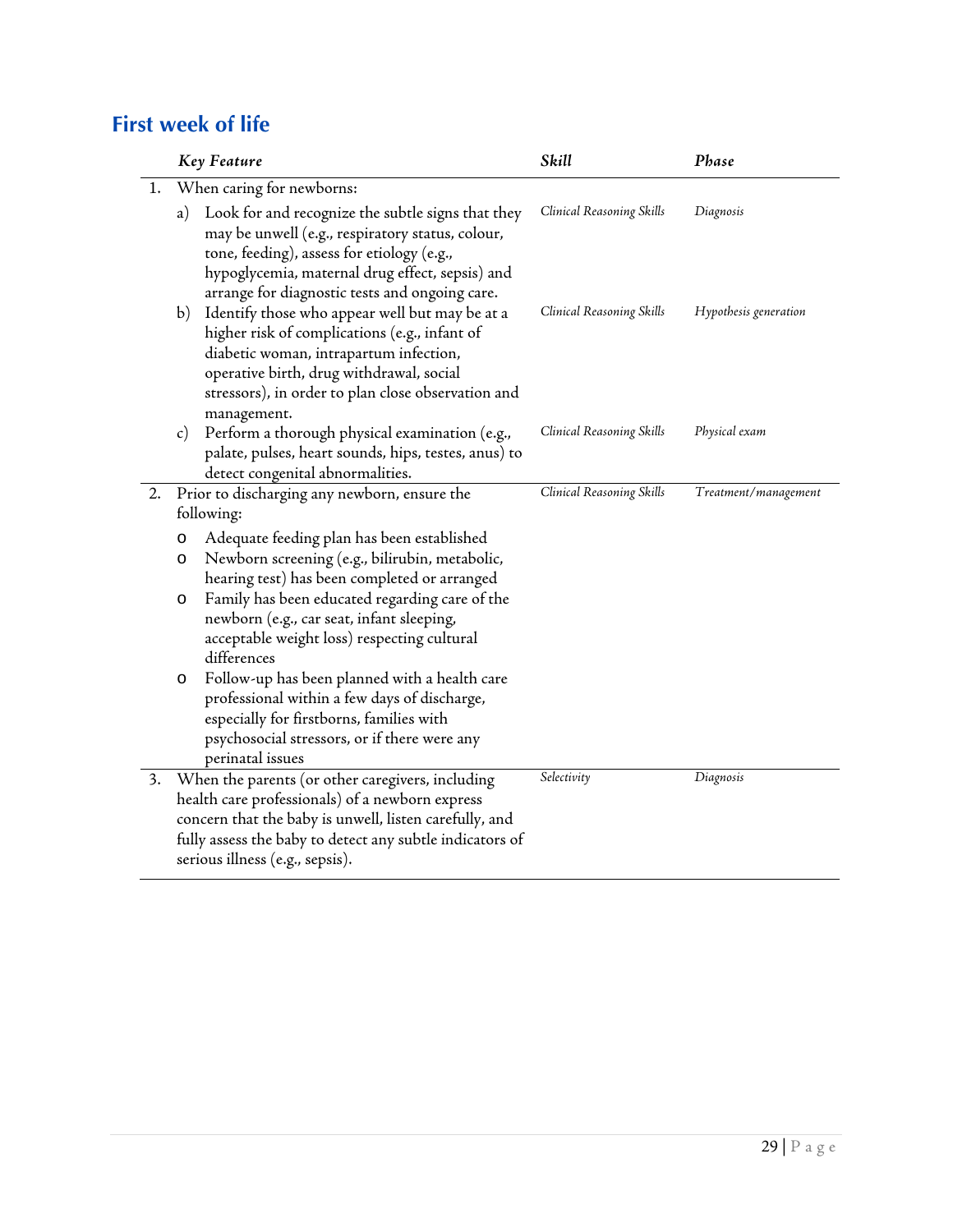#### <span id="page-30-0"></span>**Working in teams**

|    | Key Feature                                                                                                                                                                                                                                                                                                                                     | Skill                                        | Phase                |
|----|-------------------------------------------------------------------------------------------------------------------------------------------------------------------------------------------------------------------------------------------------------------------------------------------------------------------------------------------------|----------------------------------------------|----------------------|
| 1. | Acknowledge all team members (including the<br>patient and her supports) and as well as their roles<br>and contributions, and respectfully listen to and<br>respond to others' opinions, especially when they<br>differ from your own.                                                                                                          | Communication Skills<br>Professionalism      | Treatment/management |
| 2. | Promote collaboration by accepting and giving help<br>where required, contribute where most useful even<br>when not in primary roles, and follow the leadership<br>of others or assume the leadership for a defined<br>period or situation.                                                                                                     | Professionalism                              | Treatment/management |
| 3. | Respect the professional autonomy of the individual<br>members of the team, while promoting collaborative<br>decisions and actions for the benefit of the patient.                                                                                                                                                                              | Professionalism                              | Treatment/management |
| 4. | When a team is working under difficult conditions,<br>try to promote and maintain the effectiveness of the<br>team by remaining calm, helping others in their roles<br>and tasks whenever appropriate, resolving differences<br>actively by considering the best interests of the<br>patient, and by inspiring confidence whenever<br>possible. | Professionalism<br>Clinical Reasoning Skills | Treatment/management |
| 5. | Maintain clear verbal and written communications<br>(including documentation), confirm that the<br>information has been received (closed loop), and<br>facilitate the participation of all in debriefing<br>sessions.                                                                                                                           | Communication Skills                         | Treatment/management |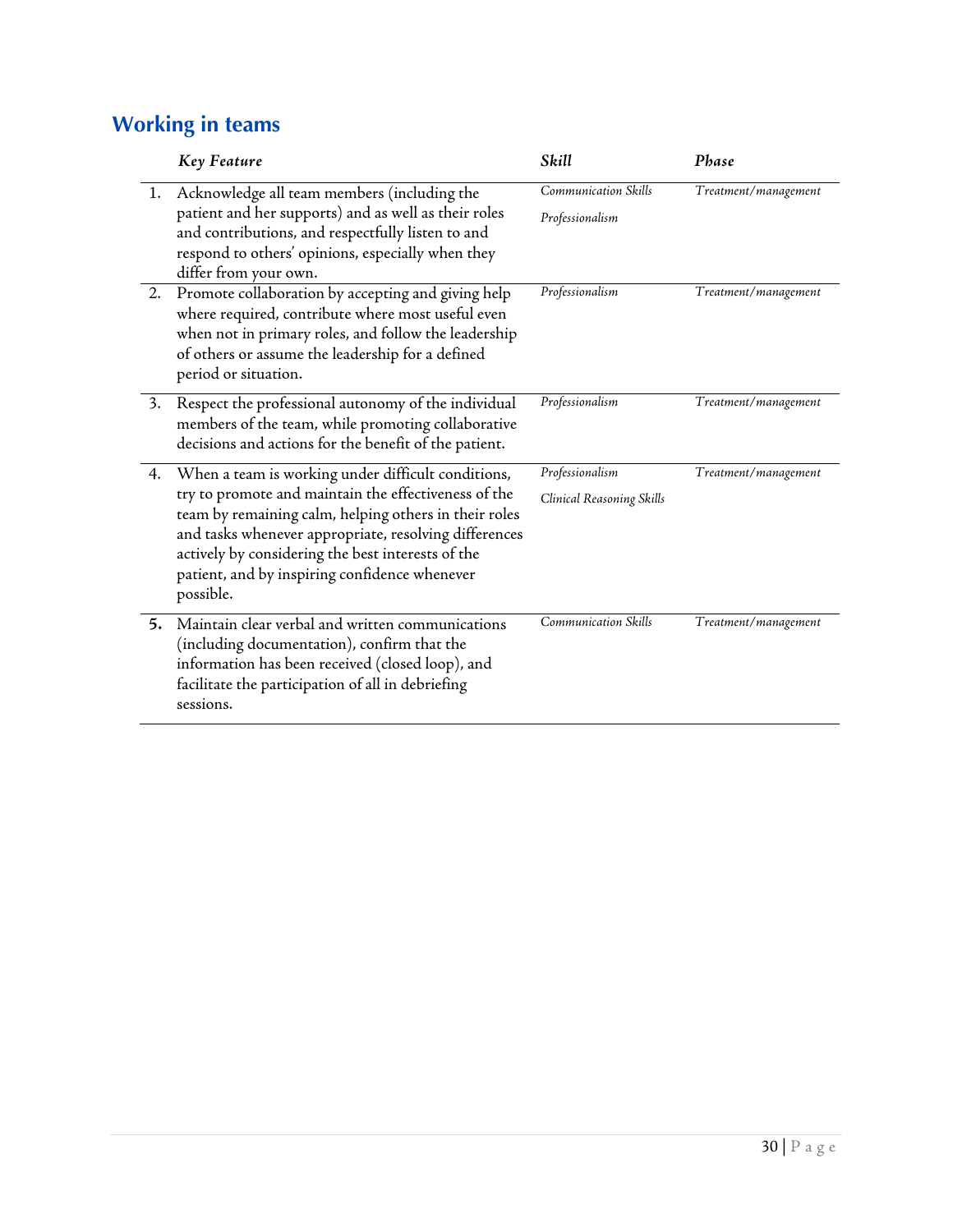## <span id="page-31-0"></span>**Limits—practising according to personal and facility limits**

|    | <b>Key Feature</b>                                                                                                                                                                                                                                                                               | Skill                                             | Phase                             |
|----|--------------------------------------------------------------------------------------------------------------------------------------------------------------------------------------------------------------------------------------------------------------------------------------------------|---------------------------------------------------|-----------------------------------|
| 1. | When a woman requires care that is beyond your<br>personal or facility limits, advocate firmly to obtain<br>this care in a timely fashion from an appropriate<br>resource.                                                                                                                       | Professionalism                                   | Treatment/management              |
| 2. | Whenever the clinical course of a woman is not<br>going as expected, review the provisional diagnosis<br>and management plan, consider alternatives, and<br>change if necessary (e.g., regularly reassess/re-<br>evaluate potentially unstable patients, reflect on your<br>clinical decisions). | Clinical Reasoning Skills                         | Treatment/management              |
| 3. | Whenever you recognize that a diagnosis or<br>management plan needs to be modified:<br>Seek additional information or help without<br>a)<br>delay.<br>Discuss the changes with the woman, her<br>b)                                                                                              | Clinical Reasoning Skills<br>Communication Skills | Referral<br>Treatment/management  |
|    | supports, and the team.<br>Document the changes and the discussion.<br>$\mathcal{C}$ )                                                                                                                                                                                                           | Clinical Reasoning Skills<br>Communication Skills | Treatment/management              |
| 4. | When caring for pregnant women, reflect on clinical<br>experiences to identify gaps in clinical skills, and<br>close those gaps with self- or group-learning.                                                                                                                                    | Professionalism                                   | Diagnosis<br>Treatment/management |
| 5. | After an unexpected or unusual event, debrief<br>effectively with appropriate team members, including<br>the woman and her supports.                                                                                                                                                             | Communication Skills                              | Follow-up                         |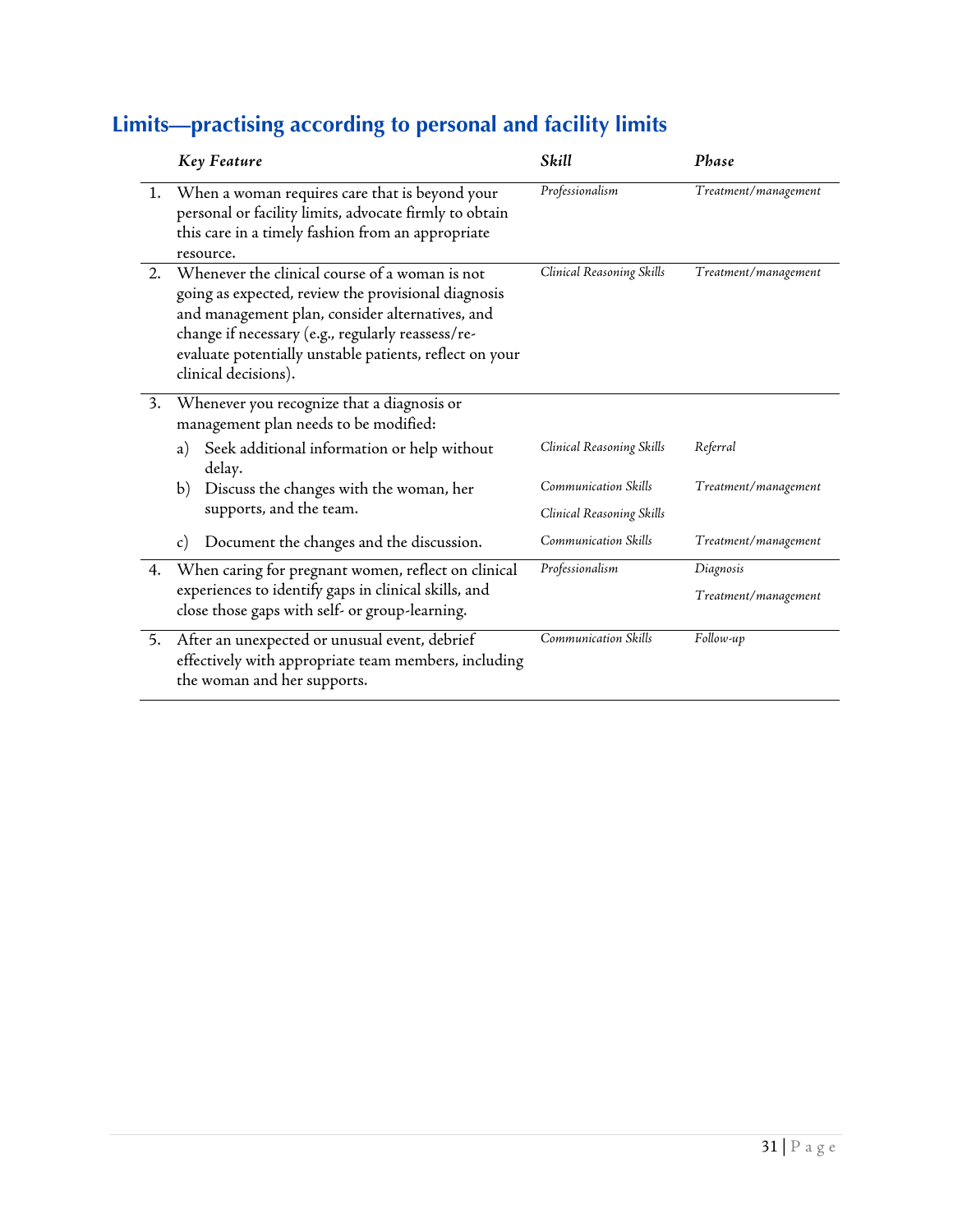## <span id="page-32-0"></span>**Appendix A: Priority topics and how they were identified**

Competence is not really defined by what you know—it is much more a question of what you can do, or what problems you can deal with in a competent fashion. Acting in a competent fashion means doing something the right way, at the right time, for the right reasons, and not just doing it.

Knowledge is critical to competence but you do not need to know everything to be competent, even if that were ever possible. You do need to know enough and you do need to know how to use your knowledge in a skilled fashion to deal with a problem well, to recognize when you reach your limits, to recognize when you must do more, how to go about it, and so on. Once again, the how, why, where, and when, and the clinical reasoning and other skills used, are much greater indicators of competence than knowledge or the clinical outcomes themselves. Competent practitioners can have poor outcomes, and not very competent practitioners can have good outcomes. To really know whether someone is competent, you must see how they do things, how they get to the outcomes, and not look only at the outcomes themselves.

Therefore, defining competence for the purposes of assessment in a domain of care is a two-step approach. First, we determine the most important problems that competent practitioners must be able to deal with. We do not determine everything that they might be called upon to deal with, but restrict our list to a limited number that all agree to as being most important—hence, the priority topics. The second step is to determine how each topic is dealt with in a competent fashion, which is determined by a key feature analysis, as described in Appendix B.

The priority topics for intrapartum and perinatal care were developed using a modified Delphi approach, combining surveys and discussions in an iterative fashion. The Working Group acted as the nominal group, generating a first list of priority topics. A second survey to a much larger group of practitioners generated an independent list of priority topics. The lists were almost identical, both in the topics named and the priorities assigned (correlation  $= 0.84$ ), so it was hypothesized that:

- 1. The final priority topics list (see Appendix B) is a valid list.
- 6. An assessment of competence in intrapartum care based on these priority topics (and their key features) will be effective and valid indicators of overall competence in this domain.

This is not to say that assessment of other topics would never be useful. It is to say that success is more likely if assessment concentrates on the priority topics and their key features.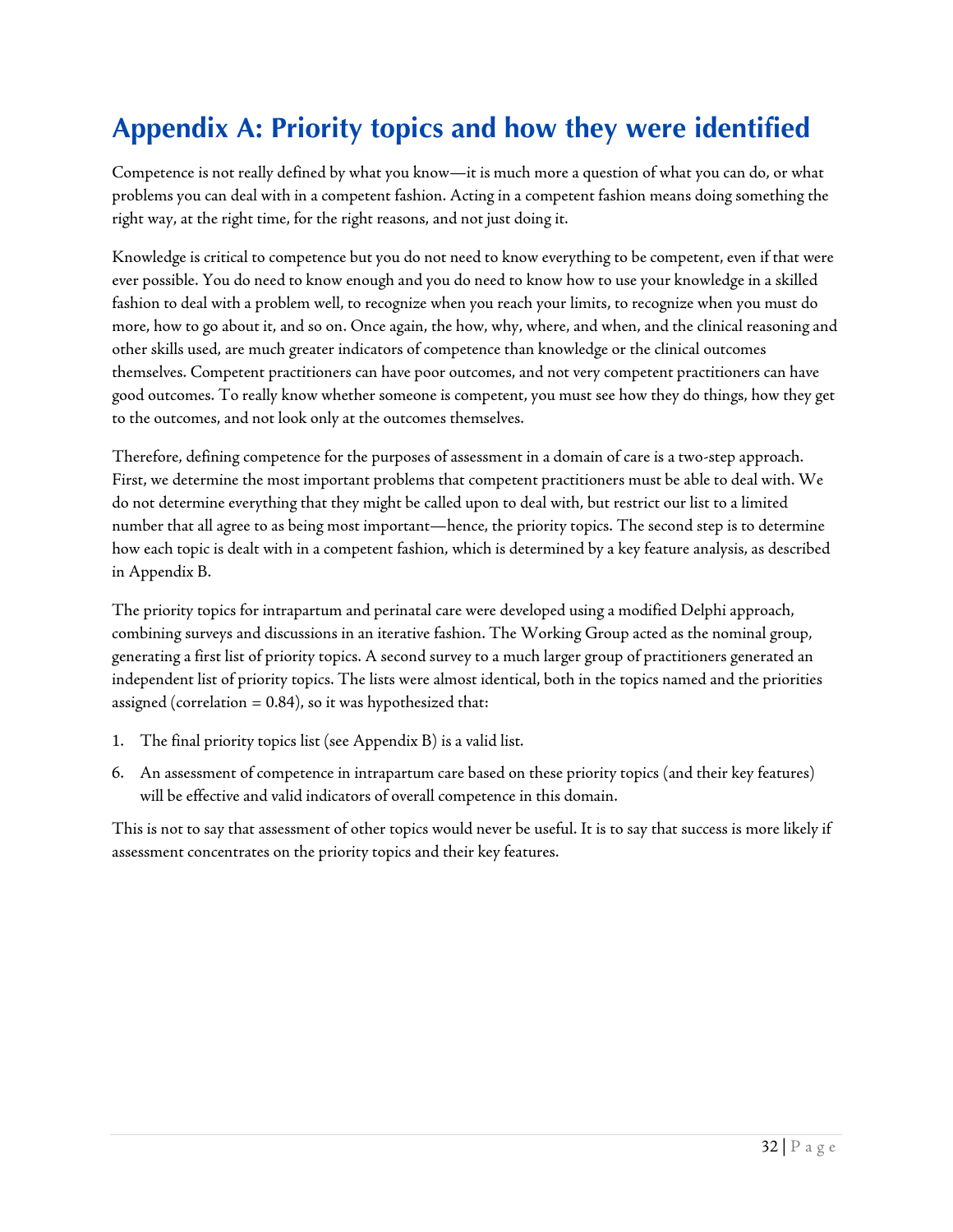#### <span id="page-33-0"></span>**Appendix B: Key features and how they were derived**

Key features represent the critical, or essential, steps for resolving a clinical situation or problem. If you think carefully about it, for any particular problem we tend to make mistakes, miss things, or perform poorly only at certain points in the clinical encounter, and that these points are specific to the problem at hand. Even if we don't make mistakes, some parts of our encounter with a patient or a problem are more difficult to do well, or may be most critical to doing well. The overall objective of the key features approach is two-fold:

- 1. Identify these essential or critical steps specific to the problem.
- 7. Determine why they are difficult and what processes are involved in succeeding or not.

We should remember that certain problems and situations require higher cognitive skills, so tend to discriminate better between competent and non-competent candidates, and are better predictors of overall competence. The big five are:

- 1. Diagnosing, especially differential, is more indicative of competence than treatment.
- 8. Gathering the right data is more indicative than interpreting given data.
- 9. Dealing with undifferentiated problems requires higher levels of competence than dealing with clearly defined problems.
- 10. Acting in a selective, problem-specific fashion is more indicative than acting in a routine fashion.
- 11. Retrieving and using knowledge appropriately is more indicative than simply possessing and regurgitating knowledge.

On the other hand, the treatment of some clearly defined critical situations may be indicative of competence in the domain in question. The take-home message is: assessment should always be appropriate and carefully matched to the real determinants of competence for the situation being assessed. The key feature approach will help ensure that the clinical situation and the assessment are well matched.

As a general rule, key features are observable actions, they are not simple knowledge. They provide clear direction to a preceptor about what cases should be assessed, what skills to look for in these cases, and what important considerations distinguish competent or non-competent performances.

Key features are generated from clinical experiences and not references. The number of key features will vary greatly from one topic to another, essentially determined by the number of different elements that are considered to be fundamental to the competent resolution of that clinical problem. These are determined by a reflective and iterative process, using a group of practising peers. The approach is intentionally selective, covering only what is important.

#### **Why bother with key features**

The content area necessary to assess competence in any domain is usually vast; opportunities and time available for assessment are limited. This means that we can't test everything—in fact, we can only test very little. We can infer that supervision and assessment time should concentrate on the aspects of the topics or situations that discriminate the most between the competent and the non-competent physician. To sum up, we need a list of